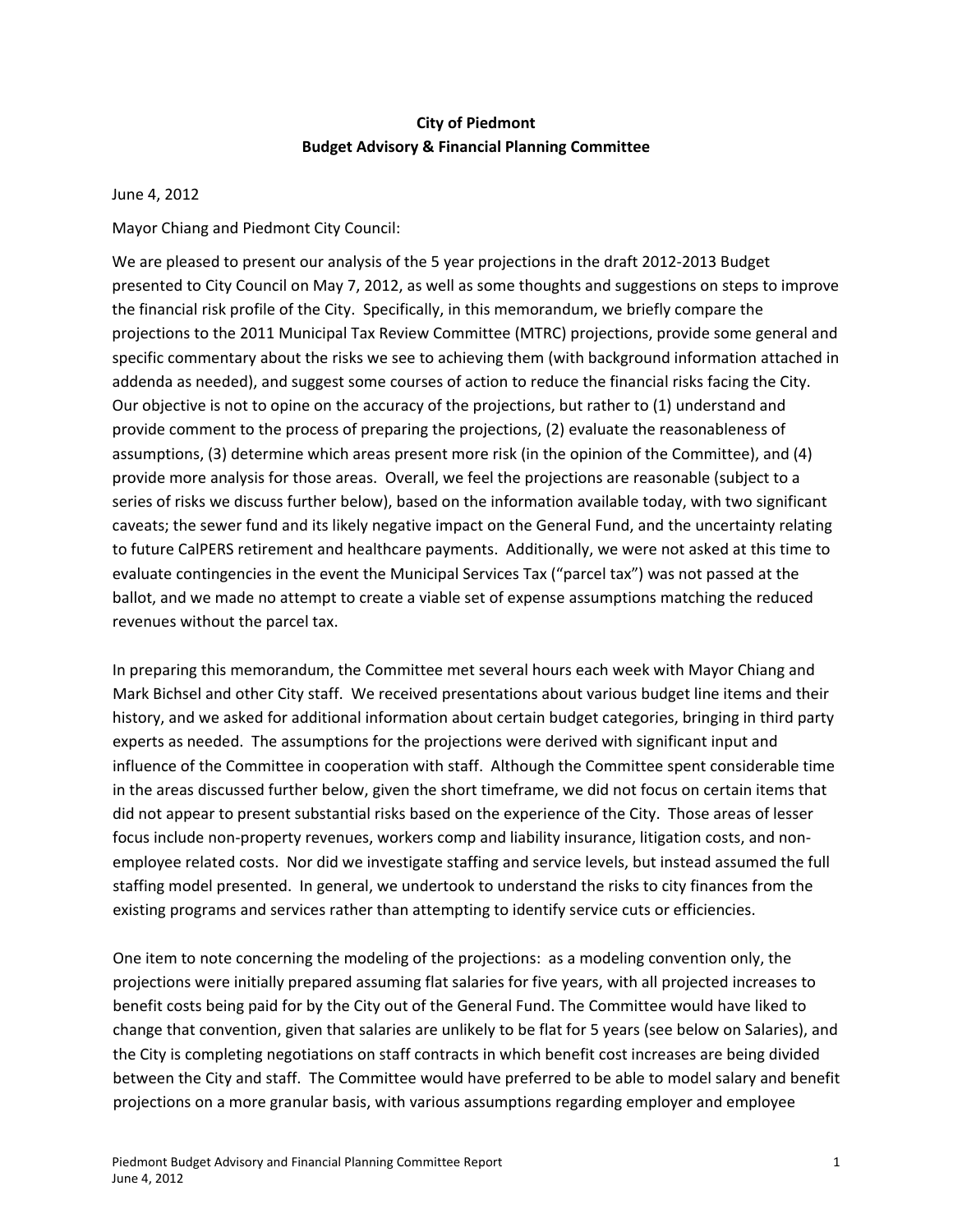contributions to benefit costs, but there wasn't time to create such a detailed model for this year's report. Overall we felt the results shown in the projections are reasonable despite the modeling convention used, assuming benefit cost increases picked up by the City do not rise faster than forecast.

### **Municipal Tax Review Committee Projections**

Addendum 1 provides a summary comparison of the MTRC "base case" projections versus the recently provided 5‐year projections. The projections differ primarily in the initial year in that actual 2010‐ 2011revenues were \$386k higher and expenses were \$805k lower than the MTRC projections; combined with \$323k higher net transfers compared to MTRC, these differences led to an actual ending fund balance in June 2011that was \$868k higher than MTRC projected. The current projections and the MTRC model use slightly different growth rates in revenues and expenses over the term - our projections use slightly higher revenue growth and slightly lower expense growth assumptions than the MTRC model. In both projections, revenue growth was projected to outpace expense growth, but the fact that the City actually started with a positive net of \$868k versus the MTRC projection of only \$37k results in a total revenues less expenses over the term of the projections that is \$6.8 million higher (\$3.8 million higher revenue and \$1.8 million lower expense and \$1.2 million less in net transfers). The result is an overall increase in projected General Fund balance over the period of about \$6.8 million, leaving a *positive* ending fund balance of over \$4.5 million (not including the projected sewer fund deficit) versus the MTRC projected ending fund balance of a *negative* \$2.2 million.

One brief note on capital transfers: The MTRC proposed \$1.3 million of total capital annually for facilities maintenance, roads and parks, and equipment and showed it all coming from the General Fund. The current projections show \$1.25 million annually ‐ \$900,000 from the General Fund and \$350,000 from Measure B directly for resurfacing, curbs, etc. Also note that a small error exists in the last page (12) of the 5 Year Projection tab in the recently presented projections. The schedule shows \$950,000 of transfers from the General Fund, but the actual projections only show \$900,000.

### **Findings**

After reviewing the history of the General Fund and the various assumptions included in the projections, we have highlighted several areas of risk to achieving the projections and discuss them below. Although most of these areas represent risks of higher expenses or lower revenues, the Committee did feel that there were some areas of potential upside in terms of higher revenues or lower costs, but decided to focus at this time on the items that posed more negative financial risks.

**Impact on General Fund from the Sewer Fund –** Addendum2 provides background and information about the financial requirements and issues surrounding the Sewer Fund. Of primary importance is the financial shortfall expected in the fund and the likely adverse impact it will have on the General Fund. Current projections, assuming no new sewer revenues, result in a Sewer Fund ending balance of *negative* \$118k. Clearly this is not a reasonable projection as the Committee felt that a minimum Sewer Fund balance of \$1million is the minimum required for prudent operations of this critical system. Without increased sewer revenues, it is unlikely the City can fully fund the proposed capital items for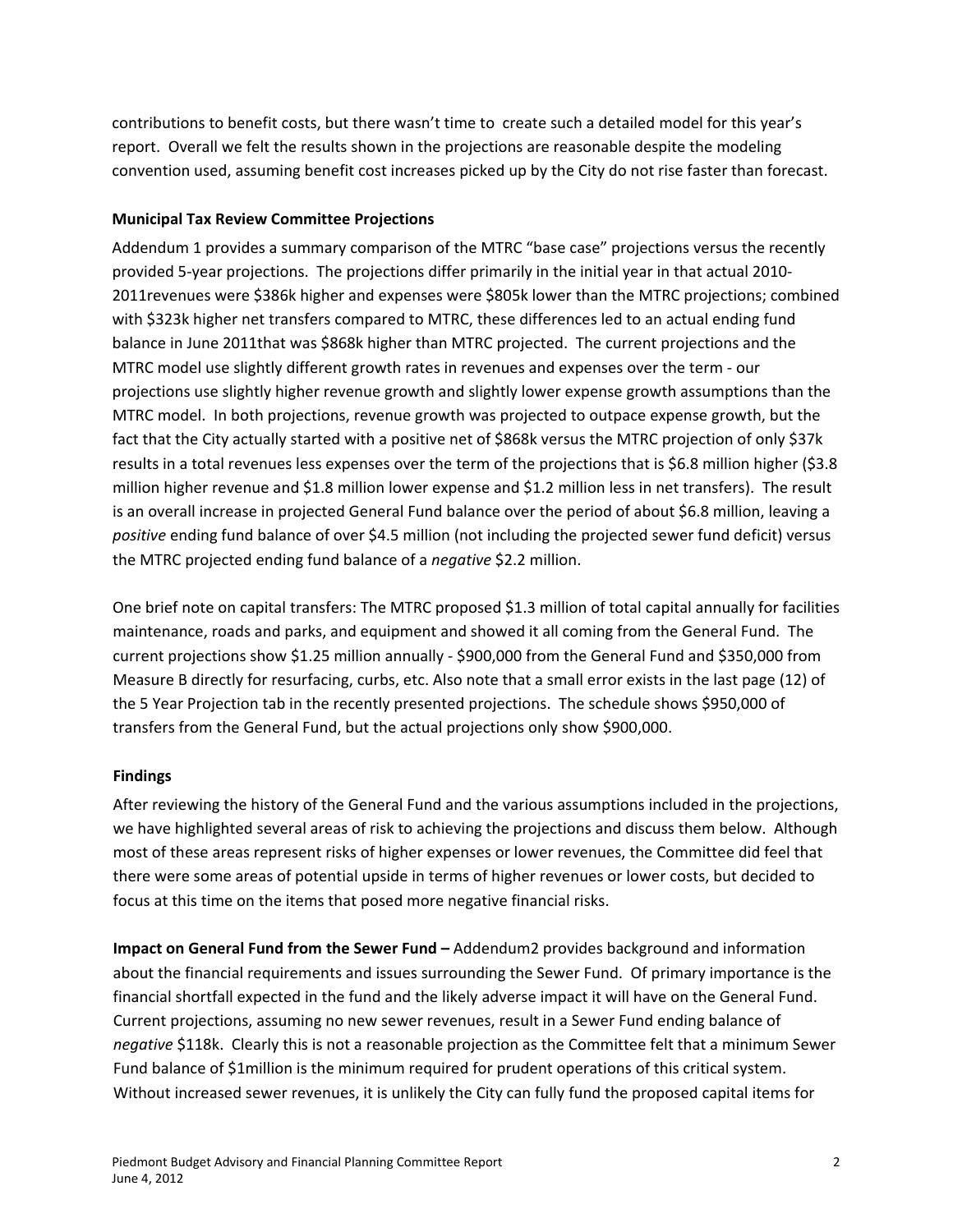equipment and facilities replacement currently projected, as money will certainly have to be diverted to the Sewer Fund.

**Property Revenue Assumptions –** A significant part of the City's revenues comes from the Alameda County Property Tax and the Real Property Transfer Tax, which together are estimated to provide \$11.85 million in revenue in FY12, representing 57% of revenues. In the projections, the Property Tax revenues are projected to grow at a 4.5% rate, which is somewhat below the 30‐year average of over 6% but slightly above the more recent 5 year average of 3.7%, hopefully resulting in a conservative revenue projection.

The Transfer Tax is levied at \$13 per thousand of the value of the real property at the time of the transfer, and collections have been very volatile over the last 30 years, ranging as high as \$3.3 million and as low as \$1.7 million in the last 10 years. The projections assume the amount collected will remain steady at an average amount of \$2.6 million. The amount collected is very dependent on the number and average price of properties transferred in a given year and the Committee agreed with the MTRC that a level average amount collected, with surpluses assumed to be set aside to offset "lean" years, was a more prudent assumption going forward.

**Parcel Tax Impact –** As the MTRC noted, particularly given the rising cost of employee benefits, in recent years the parcel tax has become an essential part of the City's budget, accounting for approximately \$1.6 million annually, about 7.5% of total revenues. The 5‐year projections include a scenario without the parcel tax, resulting in a reduction of about \$8.5 million in City revenue over the 5‐year period. This would wipe out the General Fund reserve in FY 14/15 and result in a combined \$4 million shortfall through FY 16/17. By contrast, if voters renew the parcel tax and the Council levies the full amount with a 3% annual inflator, the projections show a positive and growing General Fund balance that reaches 21% of annual expenditures by the end of the 5‐year period. (Note: no transfers out to the Sewer Fund are assumed in these General Fund projections).

The Committee concludes that if the parcel tax renewal measure on the November 2012 ballot fails to achieve a 2/3 majority, the Council will need to continue to place parcel tax measures before the voters or face the unpleasant prospect of having to make unprecedented cuts in programs, staffing levels, employee benefits, and capital expenditures.

**Salaries –** As noted above, the projections used a modeling convention that initially had salaries remaining flat over the period but had all benefit cost increases paid for by the City. The Committee felt that holding salaries flat over 5 years was not realistic. The projections were changed to reflect flat salaries for 2 years and growth at 2% annually thereafter. It is worth noting that the salaries line item assumes full staffing at current pay levels 100% of the time over the five year period. It does not account for routine turnover vacancy and retirements, which could lead to actual salary costs coming in below projections.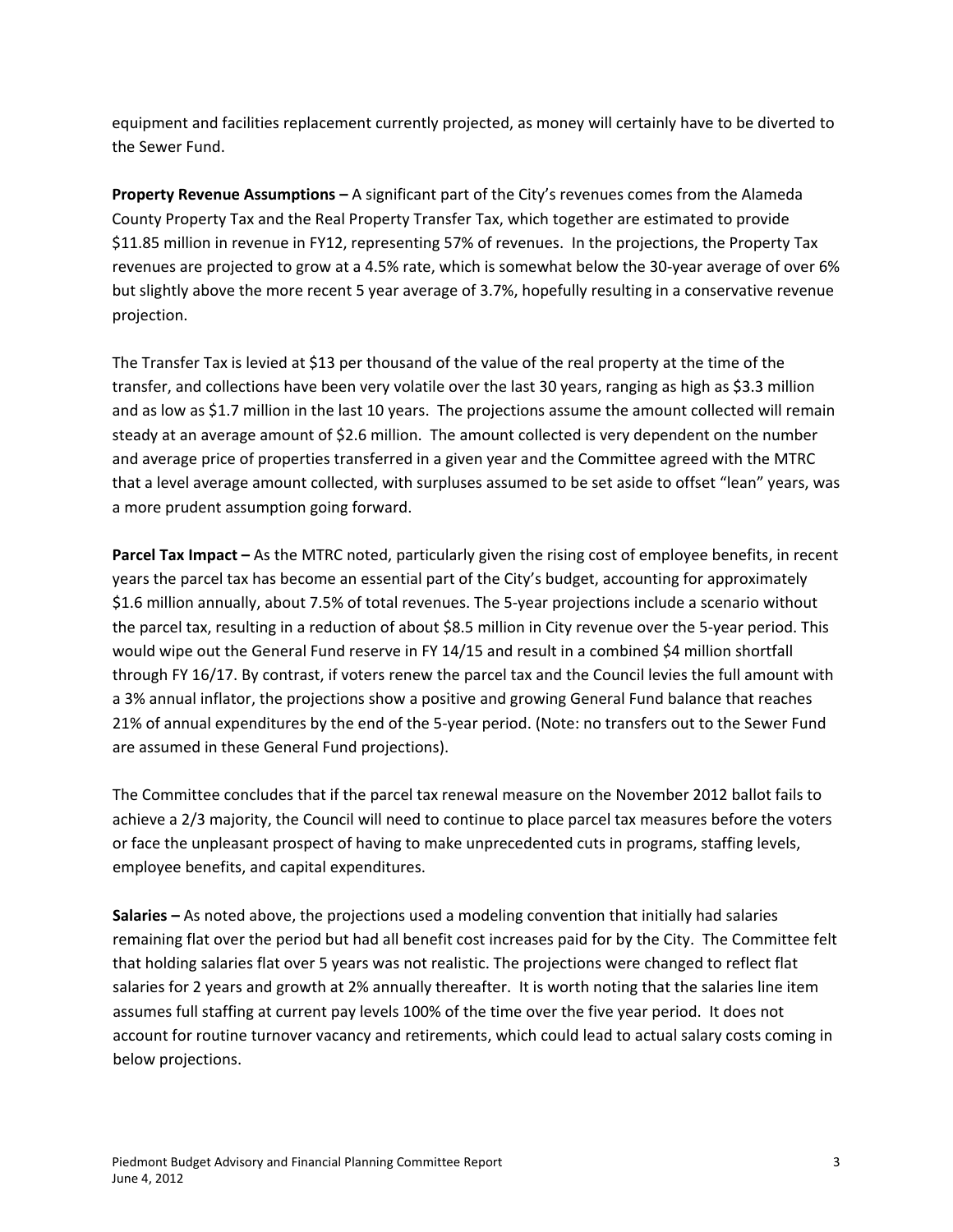**Retirement Contributions –**The City provides a defined benefit plan for its employees, and, although the actual retirement benefits to employees have not changed for some time, the cost of providing those benefits to employees has risen significantly, in the case of Safety employees from 32% of salary to 44% in the coming year. The reasons for the increase are primarily driven by CalPERS investment history and other demographic issues within the funds. As addressed by the MTRC, the issues are two-fold; one, the benefit provided is very generous, and two, the cost is completely out of control of the City and subject to both investment returns and pool demographics. Although the City has taken steps to reduce the risk of further cost increases by negotiating a cap on the amount the City contributes, the fact that the labor contracts only last a short while and the absolutely uncontrollable nature of the costs from CalPERS subject the City to considerable risks.

The City engaged an actuary to provide assumptions of the impact on CalPERS retirement contributions with hypothetical investment rates of return at and below those assumed by CalPERS (7.5%). Even assuming CalPERS hits the 7.5% return over the next 5 years, the required cost for safety personnel rises from 42.2% of salaries this year to 47.2% in FY17. The projections conservatively show these costs as being paid by the City per the modeling note above, but current contract negotiations provide that these increases would be passed on to the employees, thus providing some upside to the projections. It is important to note that the actuary also calculated estimated contribution rates using historically conservative investment returns ranging from 0.2% in FY13 increasing to 3.4% in FY16; these hypothetical returns would result in contribution rates for safety employees increasing to 54.0% of salaries in FY17 from 42.2% today and costing the General Fund \$650k over the projection period. The impact from the lower investment returns on the Miscellaneous employee retirement benefits would be an additional \$200k over the projection period if the City paid the costs.

Addendum 3 provides a more complete discussion of the factors affecting contribution rates and the current funding of the CalPERS plans. One positive note is the current impact from the "Side Fund" amortization (see Addendum 4 and further comments below), which represents almost 40% of the safety retirement fund contribution and 32% of the Miscellaneous employee retirement contribution, will be complete in10 years. At the completion of the amortization, contribution rates will, all other things being equal, decline substantially and save the City approximately \$1 million at current rates.

It is important to note that the factors affecting retirement plan contribution rates are varied and complicated. The actuarial analysis assumed only changes in investment returns, but is also dependent on salary increases, pool demographic composition and experience, as well as political decisions made in the future. The Committee feels it is important to continue to study the various impacts on retirement contributions, particularly as it relates to pool demographics.

**Healthcare Contributions –**The City pays for healthcare for retirees, the cost of which has been growing steadily over the last few years. Although the City has provided this benefit for several years, Assembly Bill 2544 made effective in 2008 – combined with the issuance in 2009 of Governmental Accounting Standards Board Statement Number 45, Fund Balance Reporting and Governmental Fund Type Definitions – led to a substantial increase in healthcare liabilities for the City. The new law required the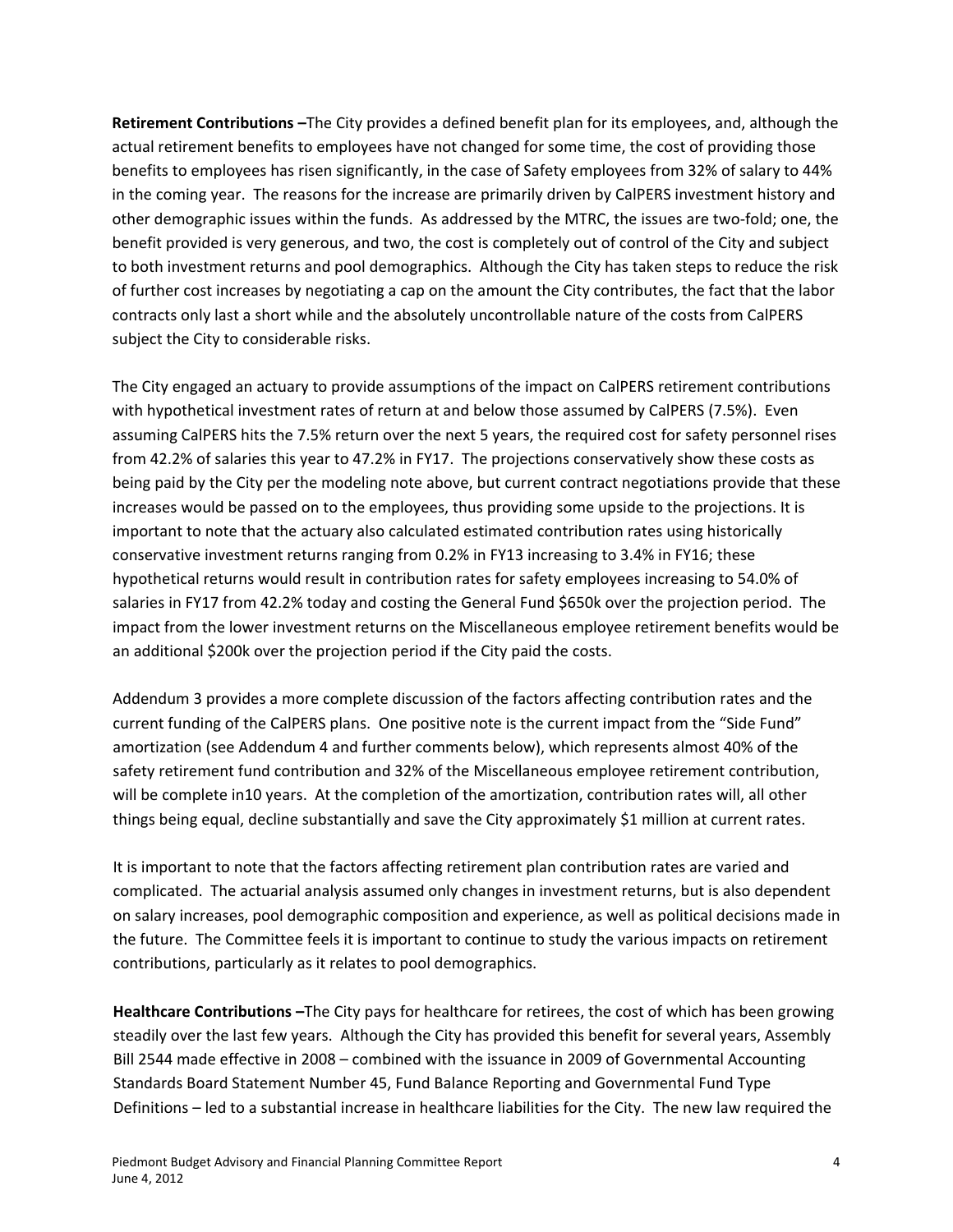City to increase the amount it contributed to retiree healthcare to provide "parity" between active employee and retired employee contribution rates – i.e., the City was required to pay more of the healthcare costs of retirees. The projections show funding costs as incurred for retiree healthcare of \$186k per year, growing at 7%, plus an additional \$300k per year to fund a healthcare trust to help pay for future obligations. However, even with these funding levels, the retiree healthcare costs are not being covered on an actuarial basis, representing further risk to the City. In 2009, the City engaged an actuary to estimate the cost of the future healthcare liability as it stood in 2009 and the actuarial cost going forward. According to the actuarial report, the City would have to pay approximately \$1 million dollars annually to have enough money set aside just to cover current liabilities that are accruing for current service. In addition, the City has a liability for past service (somewhat similar to the side fund for retirement) of approximately \$12 million and funded assets in a trust of only \$2.5 million, resulting in an unfunded liability of \$9.5 million which is growing by over \$500k per year.

As a result, the total costs assumed in the projections are inadequate to satisfy "actuarially" the full costs of providing retiree healthcare, which poses substantial economic risks to the City long term. As somewhat of an offset, the City has a separate Police and Fire Pension Fund for employees who retired prior to Piedmont joining CalPERS in the early 1980's. This fund is substantially over funded by several million dollars and could be used to help reduce the unfunded retiree healthcare liability over time.

**Employee Demographics and Turnover Impacts –** As the City Administrator pointed out in his budget message, the City faces the likelihood of substantial turnover in the next 5‐10 years, as over 40 of the City employees are likely to retire. The City has historically recruited more experienced employees mid‐ career who transfer over and maintain their prior high level retirement benefits. Given that the City is on a path to lower its retirement benefit with the new two-tiered structure, it is reasonable to assume that mid‐career transfers who have the higher pension benefit would be less likely to switch jobs to Piedmont and take a lower retirement benefit. Thus the two-tier system could reduce the likely pool of candidates available and put pressure on Piedmont's ability to hire experienced employees. Council should develop contingency plans for what could be a significant demographic shift.

The demographic shift not only in Piedmont, but statewide, could also have unforeseen impacts on CalPERS and retirement contributions. As discussed in Addendum 3, CalPERS amortizes any shortfall in investment performance over a rolling 30 year period. This amortization implies that people will be leaving and joining the retirement system on a continuing basis. If in fact more people retire than enter the pools (which is likely to happen to higher‐benefit pools given the increase in the use of two‐tier systems), the amortization of investment shortfall will likely never catch up, creating a bigger and bigger problem down the road for employers that have employees in the shrinking higher benefit pool.

**Potential Refinancing of the Retirement Side Fund –** When the City enhanced the retirement plan for employees on a retro-active basis, the City incurred an immediate unfunded liability for the benefits attributable to prior years' service. The balance today of this liability is \$8.5 million in aggregate for safety and miscellaneous employees. Under the terms of converting to the higher benefit plan, the unfunded liability must be paid down over a 20 year term which has 8 years remaining for the Safety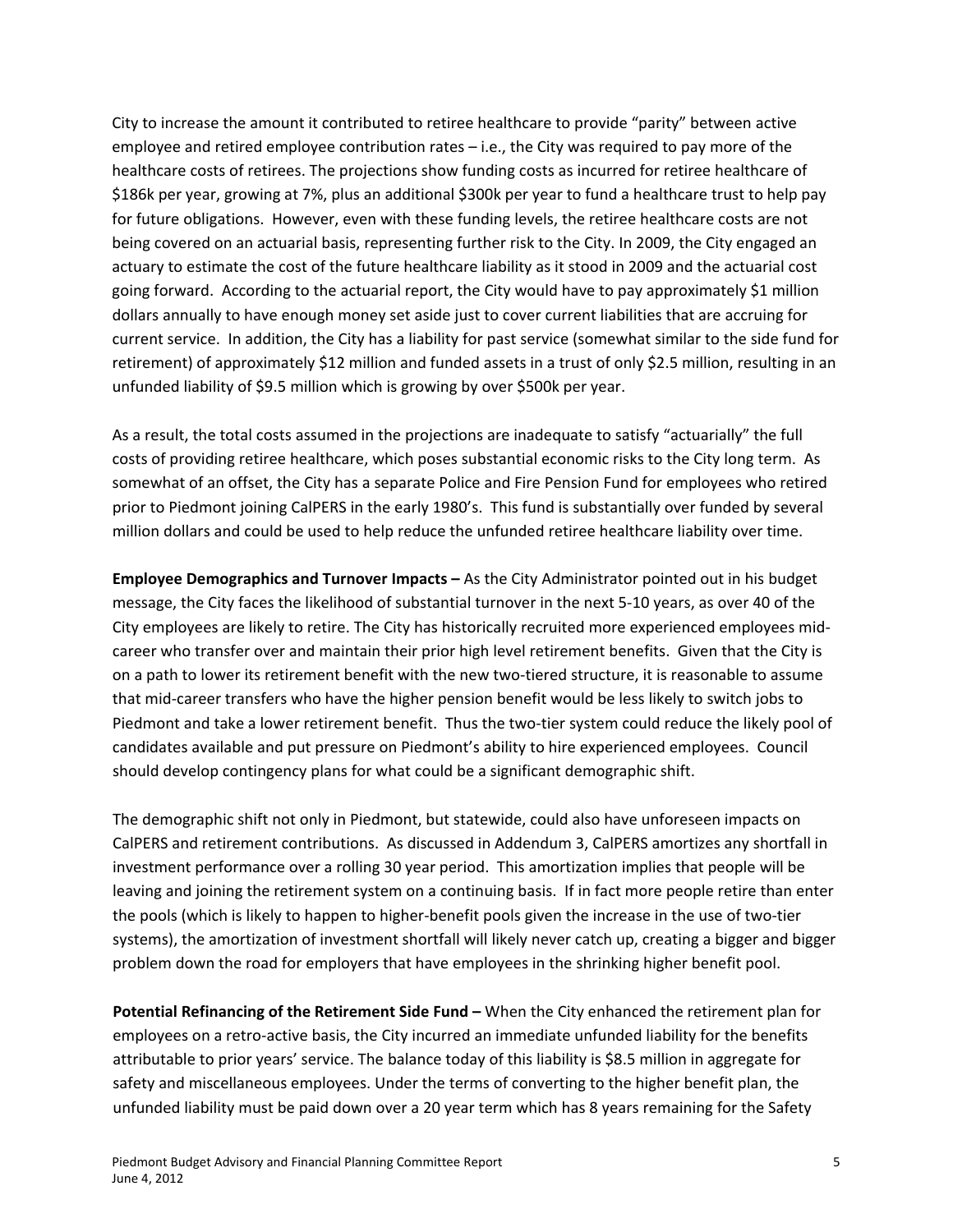employees and 10 years for the Miscellaneous employees. CalPERS is currently charging an interest rate of 7.75%, which results in over \$11.6 million in future payments by the City (of which over \$3.1 million is interest).

The City has the option of discharging the liability by making a one ‐time payment to CalPERS equal to the principal amount of the unfunded liability. The City is considering funding this payment by selling a bond, which could allow for a lower interest rate, potentially saving the City \$1 million in interest over the 8‐10 year term. The Committee is in favor of pursuing the bond refinancing from a financial standpoint, but the issue has complications that would need to be investigated further. The current projections do not assume refinancing this liability.

**Overall Capital Transfers –** The 5‐year projections include transfers out from the General Fund to the Facilities Maintenance Fund and Equipment Replacement Fund totaling \$900,000 annually. Together with the Measure B funds that the City expects to receive, the projections anticipate capital investment of \$1.25 million per year. Although not an exact match, this funding is in line with the amounts suggested by the MTRC as fiscally prudent. The amounts fund all expected equipment replacement needs based upon projected useful lives of the City's equipment stock while still maintaining an adequate ending fund balance. In addition to equipment, \$450,000 annually would go into the new Facilities Maintenance Fund for major projects as recommended by the MTRC. The City should undertake to develop a long‐range replacement/maintenance plan for City facilities to "prove up" the right level of funding long term.

It should be noted that any unexpected increase in expenditures or fall in revenues, failure to renew the Parcel Tax, and /or failure to increase the Sewer Tax will likely lead to the City not funding capital needs at the projected levels. However, on a positive note, if taxpayers approve the transportation sales tax measure on the November 2012 ballot, the City could get approximately \$340,000 annually beginning in FY 13/14 in additional Measure B money for roads and other transportation improvements.

**Aquatics Issues –** City operation of the swimming pool, beginning in FY 11/12, has led to past and anticipated ongoing costs to the City, despite the admirable goal, supported by this Committee and the MTRC, of making pool operation revenue‐neutral. Expenses and revenues associated with the transition, potential staffing changes, and incomplete data from less than a full year of City operation, make forecasting a challenge. The 5‐year projections, based on the draft FY 12/13 aquatics budget, assume ongoing program expenditures for staffing, management, operations and facility maintenance that are offset only partially by aquatics revenues from gate fees, lessons and pass sales, resulting in an estimated annual General Fund subsidy of \$200,000. This figure includes a \$50,000 annual allowance for capital expenditures for likely facility maintenance needs, which the Committee has not reviewed.

Potential budgetary liabilities associated with pool operation include lower than anticipated pass sales, higher than anticipated capital and maintenance costs, and potential future capital expenditures for a new or expanded swim facility. Future policy changes in pass structure and pricing could have either a positive or negative effect on pool revenues, depending on pass sales and pool usage. There is also a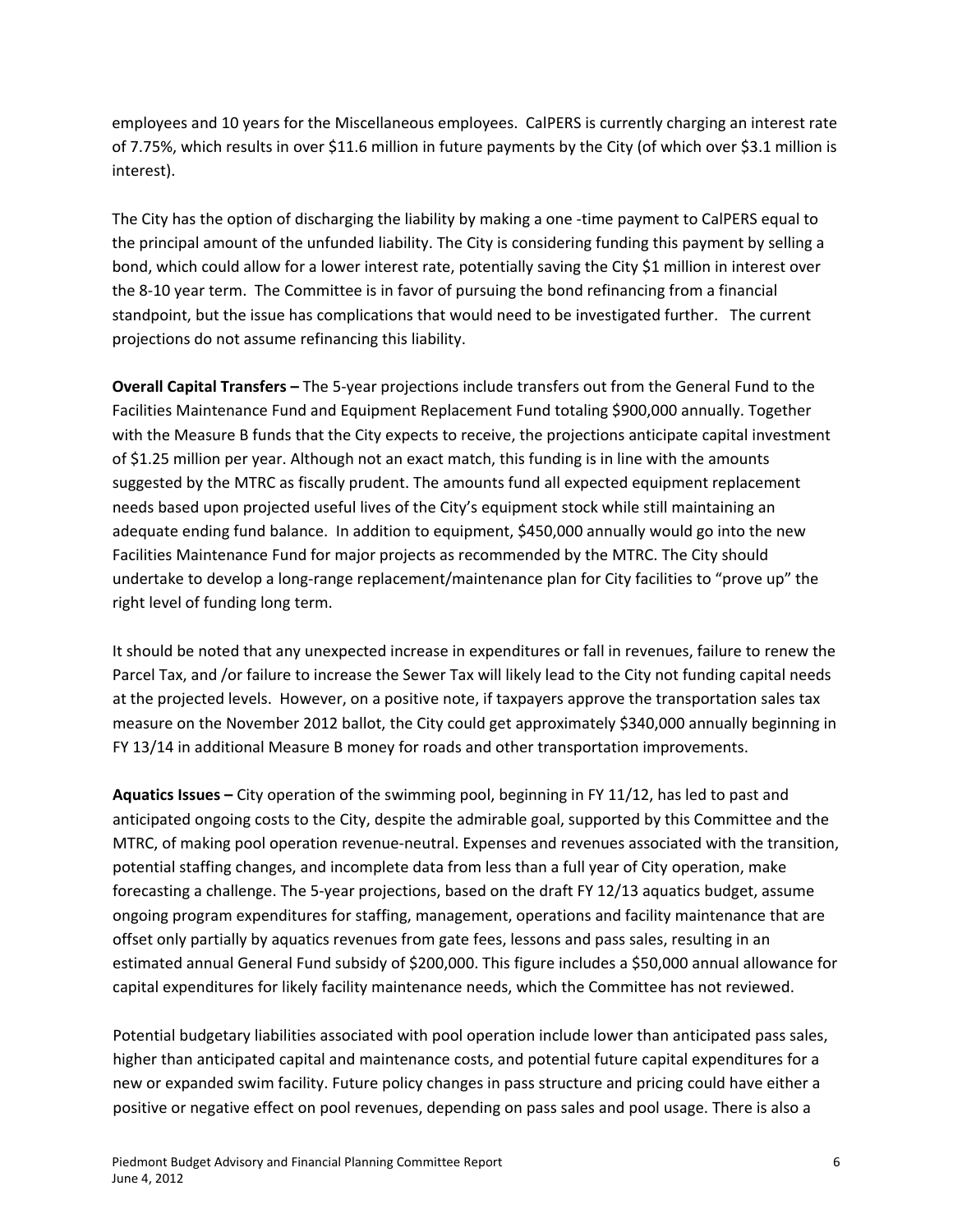potential fiscal upside from new or revised cost‐sharing agreements with pool user groups such as the Piedmont Unified School District, which currently does not pay for pool use, and the Piedmont Swim Team.

#### **Suggested Courses of Action**

Given the analysis to date and the risks identified above, the Committee had several suggested courses of action for the City Council to consider that may help to reduce financial risks in the future.

### **Sewer Fund**

- 1. Additional analysis of sewer needs/projects should be completed in preparation for a new sewer tax surcharge, including exploring alternative structures for the sewer tax that provide more transparency, such as a tax dedicated to sewer replacement projects and their debt service rather than just increasing the existing tax.
- 2. Given the availability of low cost state loans for sewer replacement, the City should continue with the long term sewer replacement plan, initially with an alternative "5a" phase focusing on known problem spots as opposed to entire sub‐basins. One hundred percent of the cost (including soft costs) can be financed; however, because of a timing delay in the receipt of the loan proceeds from the State, the City will need to pay for soft costs such as engineering and planning, and be reimbursed when the loan closes.

### **Pay, Pensions, and Benefits**

3. The City's pay and benefit structure is unsustainable. The average total annual cost to the City per full time safety employee exceeds \$180k, including salary, current benefits and retirement benefits. The "defined benefit" retirement and health care benefit system provided through CalPERS continues to be an uncontrollable risk to the City's financial well‐being. Historically, benefits and pay have increased in good times and have not been rolled back in bad times. The result is the City has pay practices which are high, uncontrolled, and structurally set up only to increase. The very nature of CalPERS' pension and retirement benefit accounting results in costs being hidden and deferred. Further, the City is at the whim of not only CalPERS policy and investment practices, but also demographic issues with other pool participants, as well as legislative actions taken by the State that are completely outside of our control. Between the funding status of the current CalPERS retirement plans, the side fund, and the unfunded healthcare retiree benefits (as enhanced by State law), the City has unfunded liabilities relating to benefits of almost \$40 million – or over \$400k per full time equivalent employee – which continue to grow. The Committee notes for the first time the City Council has taken action to address the growing uncertainty stemming from employee compensation. A recent agreement on a two-tier retirement plan and a "cap" on City contribution percentages at very high levels does not address the long term nature of the structural issue of promising benefits that can't be adequately priced and paid for today.

### **The Committee strongly suggests the City undertake a longer‐term study of pay practices with the goal of removing defined benefit practices in favor of defined contribution pay practices**.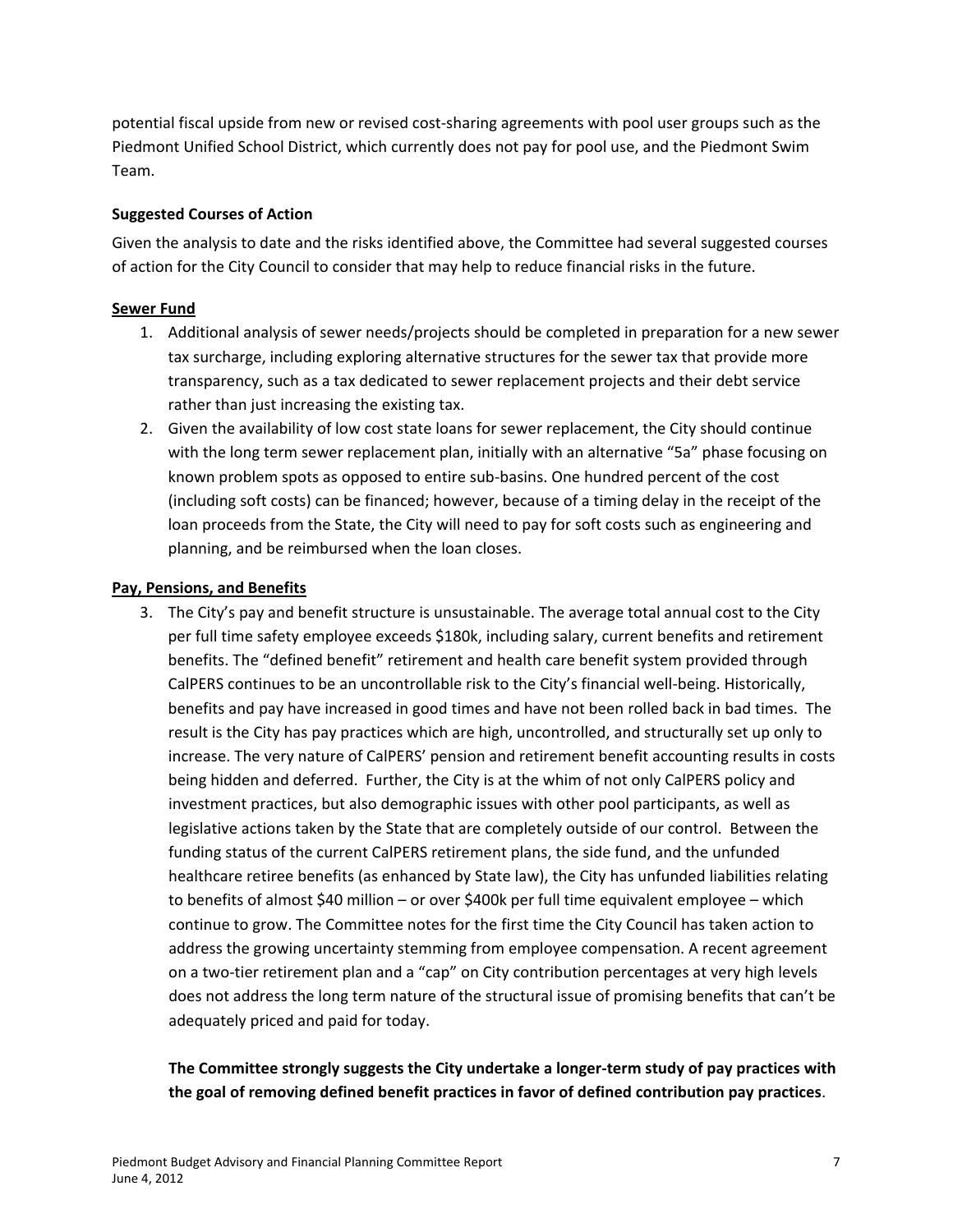The Committee recognizes the significant political and legal considerations involved. The Committee strongly recommends evaluating thoroughly the long‐term future consequences of any changes to pay practices, in order to avoid both incurring unknown, unfunded liabilities and making commitments to employees that the City may not be able to meet.

- 4. Given any change in benefit plans going forward for new safety employees, and the high proportion of Piedmont safety employees nearing retirement age, it may be more challenging for the City to hire new mid- to high-level safety employees to replace retirements in the near term, as potential employees may not transfer mid-career to Piedmont with the lower benefit programs. As a result, Piedmont should prepare for potential hiring delays and investigate other steps or other sources of new employees.
- 5. Given today's low interest rates, the City should further investigate refinancing the side fund by issuing a bond, potentially saving \$1 million over the next 10 years and fixing the annual cost of removing the liability.

### **Capital Transfers**

- 6. The City should develop a long-term facilities maintenance plan to identify and prioritize facilities replacement needs and help determine long-term capital funding requirements, as it does currently with its equipment maintenance plan.
- 7. Given the uncertainty around the Sewer Fund tax surcharge and the capital needs, the City should attempt to transfer any increases in the transfer tax above the projected average into capital funds to prepare for years with lesser transfer tax revenues.

#### **Other Items**

- 8. Staff should include an annual ending balance projection for each of the major funds over the five‐year period to better understand the resources the City has available over the projection time frame.
- 9. In the future, the projection model should have additional flexibility to model salaries and benefits on a more granular basis to account for potential step rate increases, retirements, turnover, etc.

The Committee would like to especially thanks Mark Bichsel, City Finance Director, for all of the education and effort he and his team have provided to the Committee.

With this report, the Committee has concluded its work for now, but stands ready to reassemble as required by the City Council to further study and advise on these or other issues.

Respectfully Submitted,

Piedmont Budget Advisory and Financial Planning Committee Mary Geong, Steve Hollis, Bill Hosler, Tom Lehrkind, and Tim Rood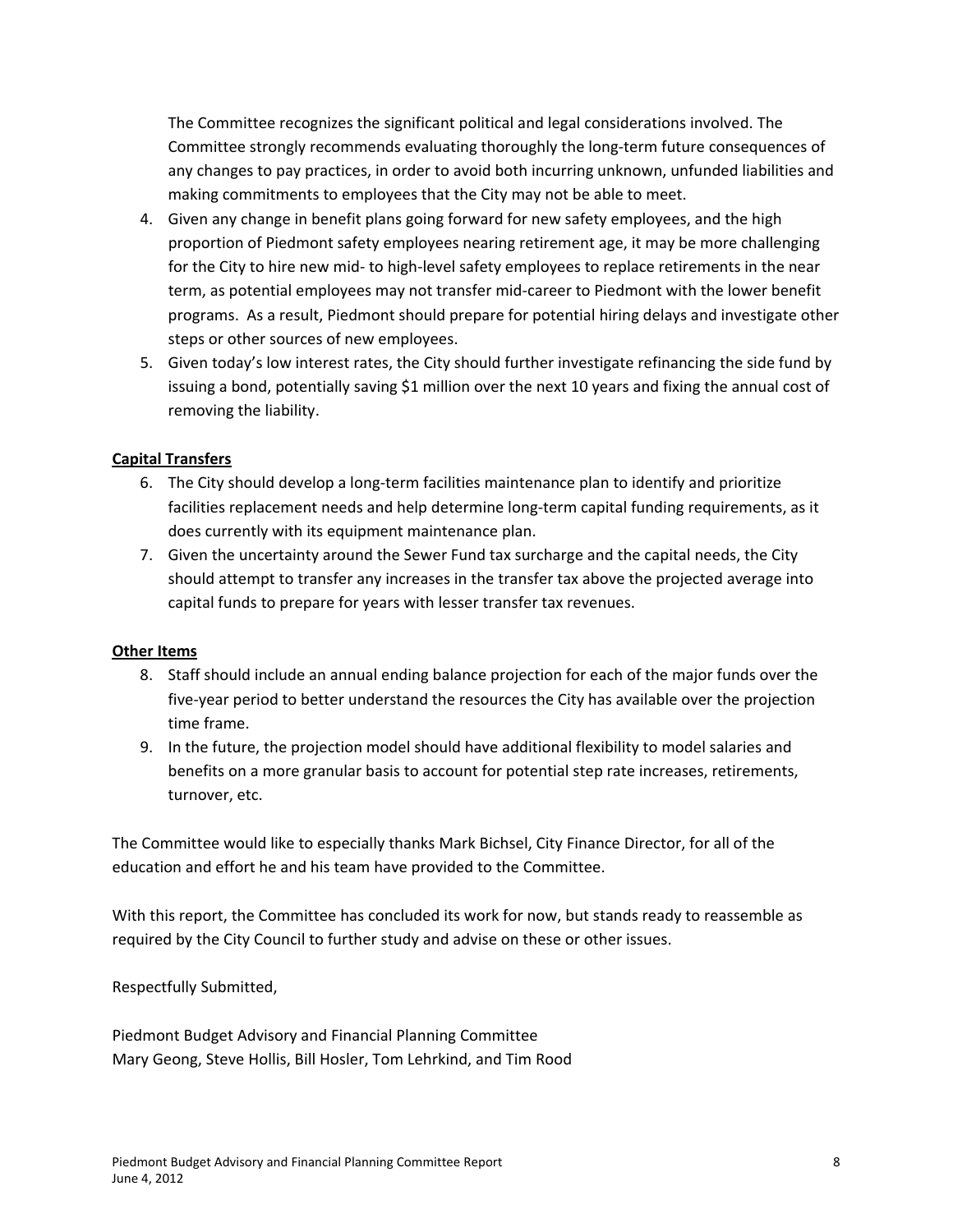|                                | FY 10/11   | FY 11/12   | FY 12/13    | FY 13/14   | FY 14/15    | FY 15/16    | FY 16/17    | Total FY11-FY17 |
|--------------------------------|------------|------------|-------------|------------|-------------|-------------|-------------|-----------------|
| 1. MTRC Projections            |            |            |             |            |             |             |             |                 |
| <b>Beginning Fund Balance</b>  | 2,194,122  | 2,232,083  | 1,869,791   | 864,911    | (52, 855)   | (876, 186)  | (1,597,413) | 2,194,122       |
| Revenues                       | 19,952,131 | 20,103,281 | 20,579,189  | 21,258,083 | 21,964,138  | 22,698,499  | 23,462,363  | 150,017,684     |
| Expenses                       | 19,259,295 | 19,809,934 | 20,062,317  | 20,623,662 | 21,204,238  | 21,804,831  | 22,426,262  | 145,190,539     |
| <b>Net Operating Transfers</b> | 45,125     | (305, 639) | (415, 752)  | (424, 067) | (432, 549)  | (441, 199)  | (450, 023)  | (2,424,104)     |
| <b>Capital Transfers</b>       | 700,000    | 350,000    | 1,106,000   | 1,128,120  | 1,150,682   | 1,173,696   | 1,197,170   | 6,805,668       |
| <b>Net</b>                     | 37,961     | (362, 292) | (1,004,880) | (917, 766) | (823, 331)  | (721, 227)  | (611,092)   | (4,402,627)     |
| <b>Ending Fund Balance</b>     | 2,232,083  | 1,869,791  | 864,911     | (52, 855)  | (876, 186)  | (1,597,413) | (2,208,505) | (2,208,505)     |
| <b>Revenue Growth</b>          |            | 0.76%      | 2.37%       | 3.30%      | 3.32%       | 3.34%       | 3.37%       |                 |
| <b>Expense Growth</b>          |            | 2.86%      | 1.27%       | 2.80%      | 2.82%       | 2.83%       | 2.85%       |                 |
| 2. Current Projections         |            |            |             |            |             |             |             |                 |
| <b>Beginning Fund Balance</b>  | 2,194,122  | 3,101,066  | 3,009,915   | 2,778,990  | 2,796,530   | 3,088,094   | 3,670,286   | 2,194,122       |
| Revenues                       | 20,338,464 | 20,508,858 | 21,060,108  | 21,791,879 | 22,555,650  | 23,351,740  | 24,181,564  | 153,788,263     |
| Expenses                       | 18,454,031 | 19,733,438 | 20,139,247  | 20,514,339 | 21,004,9086 | 21,509,548  | 22,026,912  | 143,381,601     |
| <b>Net Operating Transfers</b> | (277, 489) | (430, 610) | (251, 786)  | (360,000)  | (360,000)   | (360,000)   | (360,000)   | (2,399,885)     |
| <b>Capital Transfers</b>       | 700,000    | 435,961    | 900,000     | 900,000    | 900,000     | 900,000     | 900,000     | 5,635,961       |
| <b>Net</b>                     | 906,944    | (91, 151)  | (230, 925)  | 17,540     | 291,564     | 582,192     | 894,652     | 2,370,816       |
| <b>Ending Fund Balance</b>     | 3,101,066  | 3,009,915  | 2,778,990   | 2,796,530  | 3,088,094   | 3,670,286   | 4,564,938   | 4,564,938       |
| <b>Revenue Growth</b>          |            | 0.84%      | 2.69%       | 3.47%      | 3.50%       | 3.53%       | 3.55%       |                 |
| <b>Expense Growth</b>          |            | 6.93%      | 2.06%       | 1.86%      | 2.39%       | 2.41%       | 2.41%       |                 |
| Difference (2-1)               |            |            |             |            |             |             |             |                 |
| <b>Beginning Fund Balance</b>  |            | 868,983    | 1,140,124   | 1,914,079  | 2,849,385   | 3,964,280   | 5,267,699   |                 |
| Revenues                       | 386,333    | 405,577    | 480,919     | 533,796    | 591,512     | 653,241     | 719,201     | 3,770,579       |
| Expenses                       | (805, 264) | (76, 496)  | 76,930      | (109, 323) | (200, 152)  | (295, 283)  | (399, 350)  | (1,808,938)     |
| <b>Net Operating Transfers</b> | (322, 614) | (124, 971) | 163,966     | 64,067     | 72,549)     | 81,199      | 90,023)     | 24,219          |
| <b>Capital Transfers</b>       |            | 85,961     | (206,000)   | (228, 120) | (250, 682)  | (273, 696)  | (297, 170)  | (1, 169, 707)   |
| <b>Net</b>                     | 868,983    | 271,141    | 773,955     | 935,306    | 1,114,895   | 1,303,419   | 1,505,744   | 6,773,443       |
| <b>Ending Fund Balance</b>     | 868,983    | 1,140,124  | 1,914,079   | 2,849,385  | 3,964,280   | 5,267,699   | 6,773,443   | 6,773,443       |

#### **Addendum 1 ‐ Comparison of Current Projections With MTRC "Base Case"**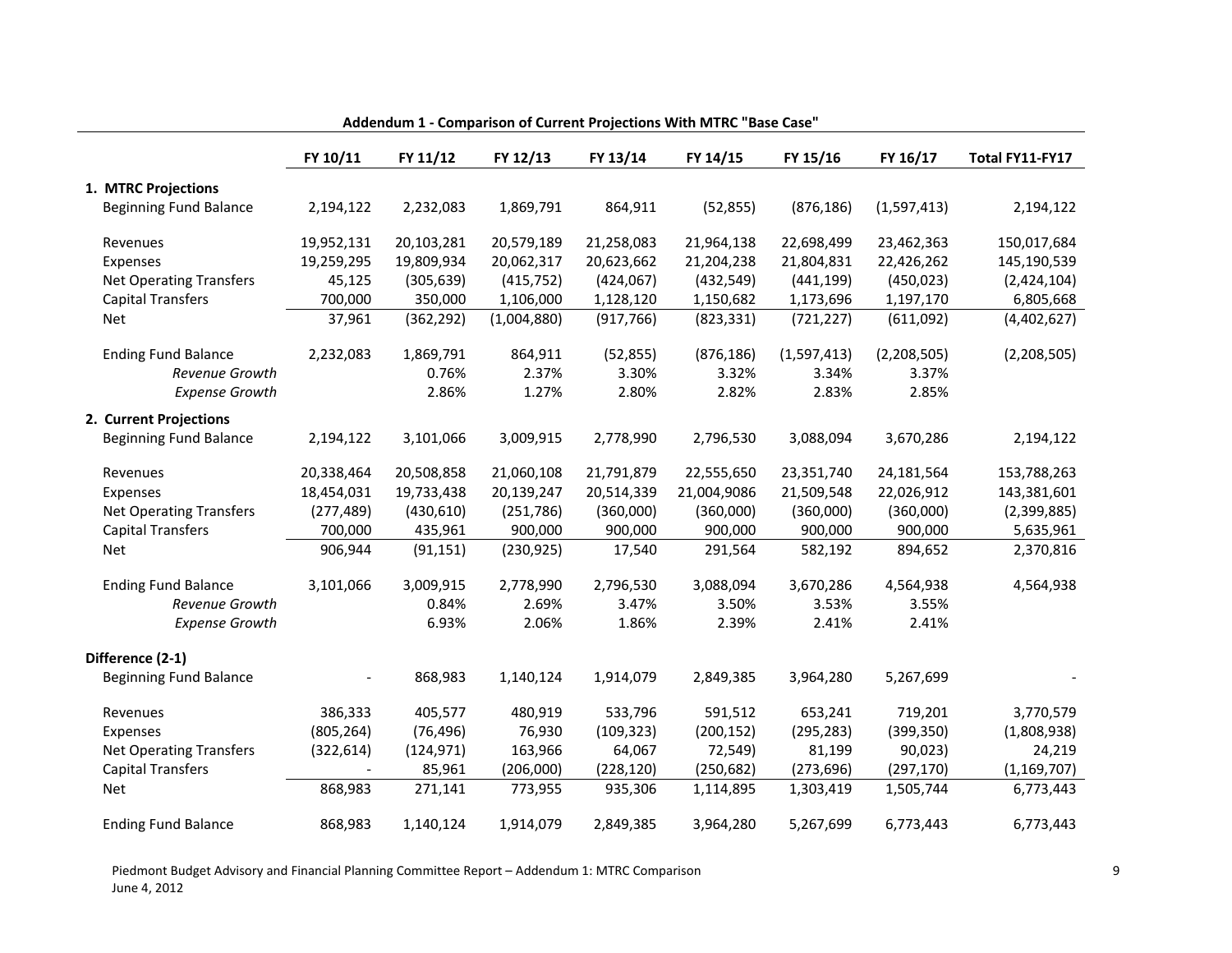#### **Addendum 2 ‐ SEWER FUND**

The Sewer Fund accounts for all operational and capital expenses of maintaining the City's sewer and storm drain system. The Sewer Fund is separately funded by a permanent voter‐approved sewer tax. However, in the event that sewer tax receipts are insufficient to fund expenditures, the General Fund will likely have to cover any shortfall (and has so in the past). The Sewer fund expenditures are primarily made up of (1) operating/maintenance expenses, (2) ongoing general sewer projects including emergency repairs, and (3) debt service on borrowings used for capital replacement of sewer lines. New in the last year are costs spent on EPA compliance, which primarily consist of monitoring and professional services. Table 1 shows a history and projection of the Sewer Fund revenues and expenditures.

Sewer fund revenues from the sewer tax are approximately \$2.1 million and increase at approximately 2% per year. The MTRC recommended a 50% increase in the sewer tax as a surcharge for 10 years, which failed to pass in February 2012. The current Sewer Fund balance is just over \$1 million, which is considered a minimum level to protect the City (and the General Fund) against emergency situations. The Sewer Fund balance stood at over \$2.5 million in 2008.

The Sewer fund covers many costs including annual operations and maintenance, which are predictable, and general sewer projects including emergency repair work, which are volatile and harder to predict or control. Approximately \$900,000 annually is transferred from the Sewer Fund to the General Fund to cover estimated staffing costs for sewer related work. This amount has been steady over the last five years, but has increased from under \$700,000 in FY06. The Sewer Fund has also been covering the full replacement of the City's aging sewer lines over time in phases (4 phases have been completed equating to about 60% of the entire system). The initial planning and engineering of these phases is funded by the Sewer Fund, but ultimately the Sewer Fund is reimbursed for these costs, as well as the actual cost of completing the replacement work through State loan pools for water quality. The debt service on these first 4 phases is now over \$550k annually and is paid from the Sewer Fund. In recent years, the City has also incurred costs for EPA monitoring, and, although these costs are substantially less than originally feared, they still pose costs to the Sewer Fund.

The chart below shows the average annual revenues and expenditures of the Sewer Fund, including ongoing general sewer projects and capital repairs over the prior five years and the projections for the next 5 years.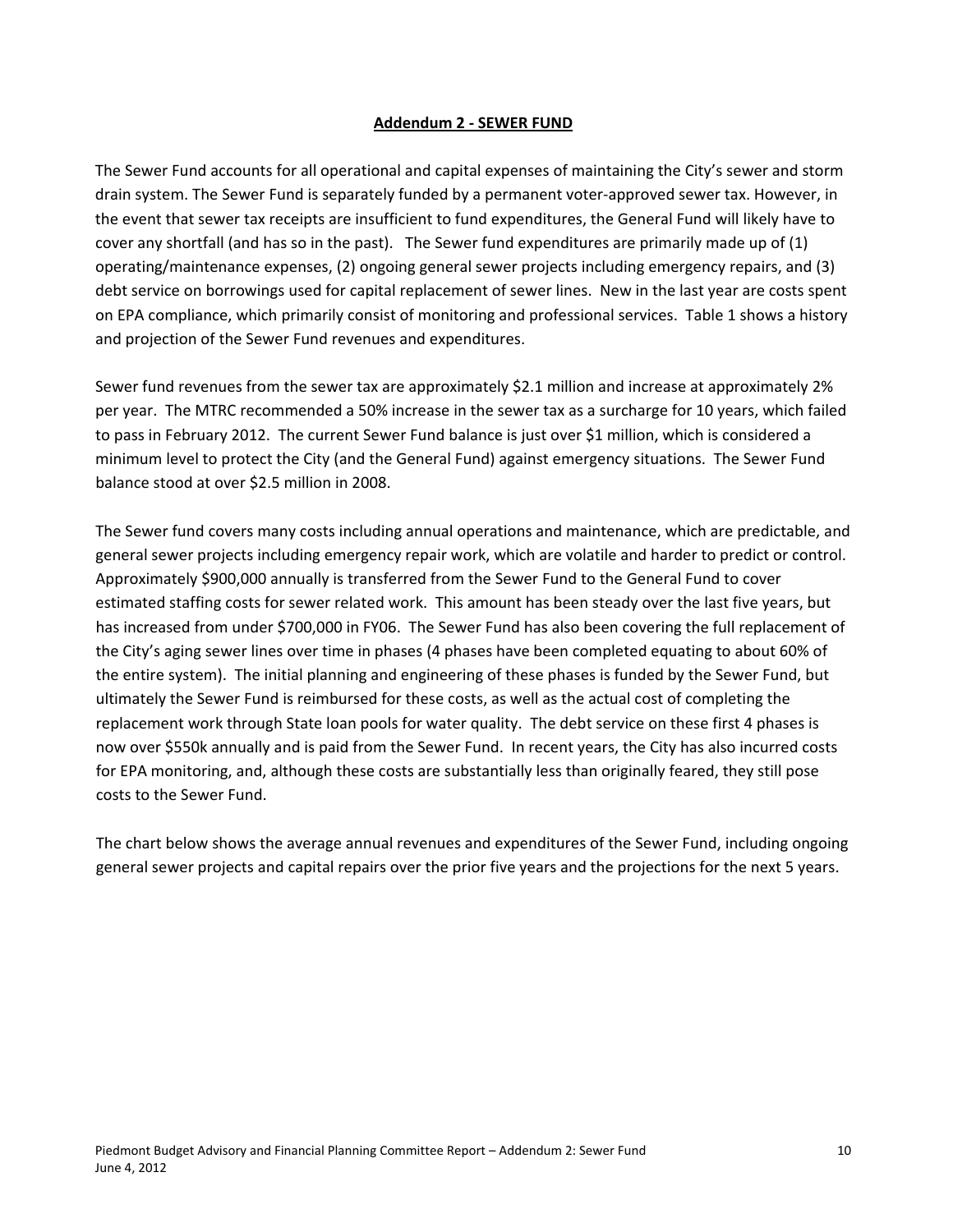#### **Sewer Fund Historic and Projected Annual Averages**

|                                           | <b>Annual Average</b> | <b>Annual Average</b> |
|-------------------------------------------|-----------------------|-----------------------|
|                                           | <b>FY07-FY11</b>      | <b>FY12-FY16</b>      |
|                                           |                       |                       |
| <b>Revenues</b>                           | 1,935,059             | 2,201,600             |
| <b>Operations/Maintenance</b>             | 928,392               | 985,600               |
| <b>General Projects/Emergency Repairs</b> | 618,014               | 656,000               |
| <b>EPA Monitoring</b>                     | 0                     | 261,340               |
| <b>Debt Service</b>                       | 447,635               | 532,487               |
| <b>Net Total</b>                          | (58, 981)             | (233, 827)            |
|                                           |                       |                       |
| <b>Average Fund Balance</b>               | 1,630,296             | 389,598               |

As shown above, revenues are increasing (by 2% per year), while operating expenses and general projects/repairs are projected to be essentially flat. Note that the emergency repair costs are projected to average the same as in the past, but the year‐to‐year volatility of those costs is very high and subjects the Sewer Fund to significant annual funding risks. If the sewer fund had only to pay for operations and general and emergency repairs, over the projection period, the sewer fund balance would be growing by over \$500k a year. However, two items lead instead to a declining fund balance: almost 25% of revenues are used to pay debt service on prior sewer replacement projects, which has increased by about \$106k due to the recent completion of Phase IV of the sewer replacement project; and EPA monitoring costs are projected to consume over \$250k per year. The effect of these two items, without increased revenues in to the fund, results in a Sewer Fund balance that declines quickly to an imprudent level of under \$1 million and further to a negative balance. Notice from Table 1 at the end of this Addendum that the Sewer Fund balance has already suffered a significant decline from over \$2.5 million to just over \$1 million today.

So what has happened? The City has undertaken to replace the sewer system over a period of years and has been able to finance those replacement projects with low rate (2.0% interest or less), 20 year amortizing, loans from a revolving State pool. As a result, the City has been able to replace 60% of the entire system without having to save up large fund balances. However, the debt service on those loans has added up and the original sewer tax was not necessarily sized to handle the increasing debt service load.

Additionally, many years ago, a series of legal actions were initiated by Bay Area environmental groups against the jurisdictions that discharge effluent into the Bay. The ensuing negotiations were led by the EPA and culminated in a Stipulated Order committing the agencies, including the City of Piedmont, to monitor the efficiency of their sewer systems, report findings to the EPA, and develop and implement a sewer line repair and replacement plan that meets the EPA standards, all designed to limit sewer system overflow polluting the Bay. The EPA has not yet approved the proposed plan, which will be submitted in July 2012. If the EPA were to reject the plan, it could result in penalties to the City and/or amendments to the plan. As a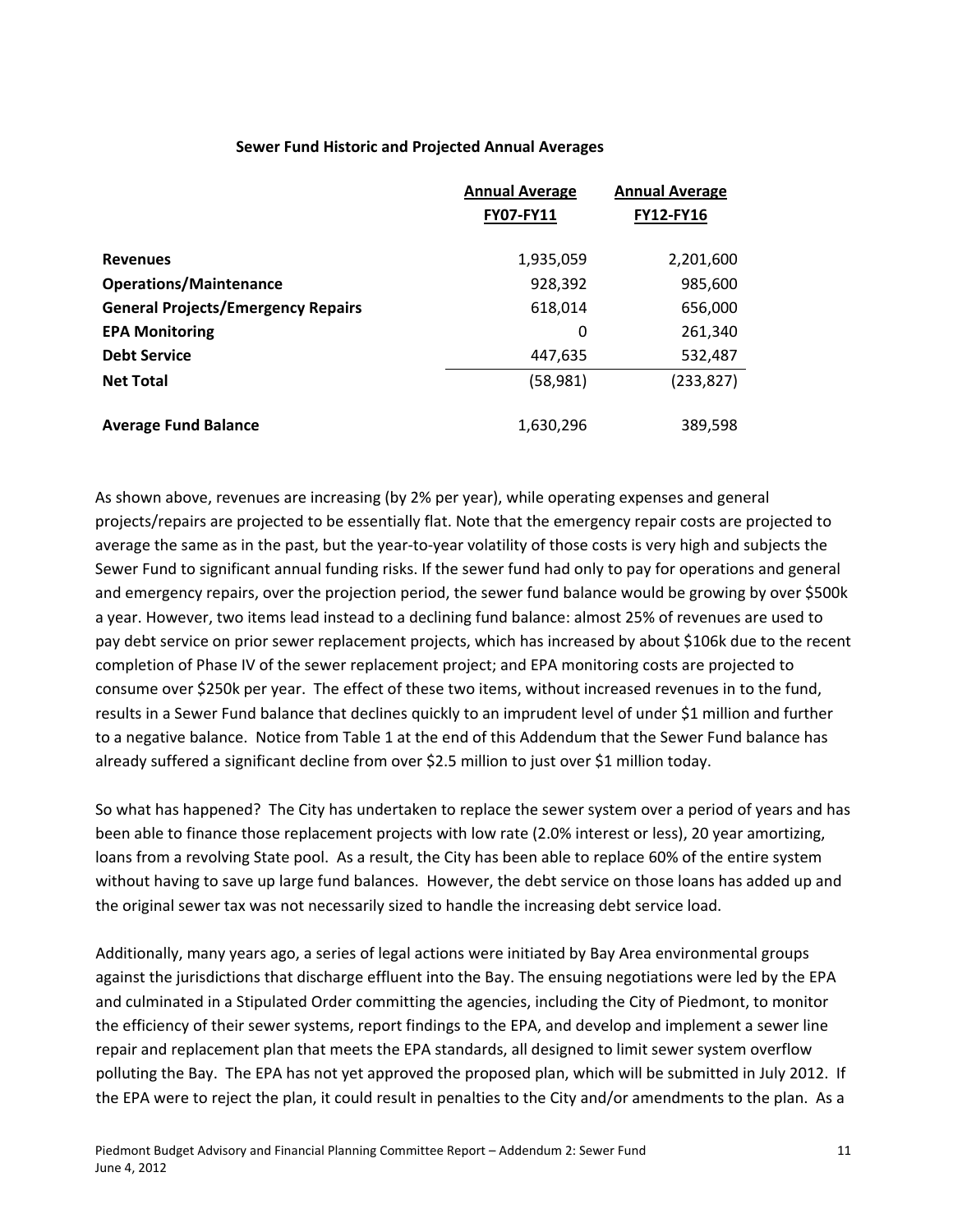result, the City has taken steps (and incurred costs) to gather data and create a plan to monitor sewer flows in an effort to locate and reduce storm water entering the sewer system. The result is higher ongoing costs in the near term for monitoring and fulfilling a compliance plan, which were never anticipated in the original structuring of the size of the sewer tax.

Piedmont's compliance proposal to the EPA is based in part upon continuing the timely completion of its existing long‐term replacement project. With the rejection of the increase in the sewer tax in February 2012, the City has temporarily halted the planned Phase 5 of the replacement project. The City needs time to evaluate the potential costs of "fronting" the engineering and design money as balanced against the risk of incurring a significant emergency repair given the currently low (and projected lower) fund balance. However, it is the ultimate replacement program over time, funded by low cost State loans, that has the best chance of reducing the City's risk of incurring both large emergency repair costs and the costs of EPA monitoring.

The Committee feels it is in the best long‐term interest of the City to continue with the replacement project, but the Sewer Fund is not currently structured to handle the economic burden without taking significant risks to an already reduced Sewer Fund balance (and General Fund balance). However, it appears the Sewer Fund does not need a *permanent* increase in the sewer tax at this time as ongoing operations and repairs (which should moderate as more of the system gets replaced) seems sufficiently covered by the existing sewer tax, excluding the debt service obligations. For better transparency, the voters should be asked for a new *temporary* sewer tax surcharge that is tied to the debt service already being incurred and perhaps the next 1‐2 phases, which is probably what should have occurred once the burden of increased debt service became apparent. In some ways taking on additional sewer loans (which the Committee supports) without properly providing for the revenues needed is similar to increasing employee benefits and taking on an unfunded liability without giving thought to the long term financial implications.

Without a surcharge to generate increased Sewer Fund revenues, it is reasonable to assume that the General Fund will be called upon to transfer funds into the Sewer Fund. In effect, the General Fund balance is supporting both the General Fund and the Sewer Fund. Without a sewer surcharge, there is a real risk that unexpected sewer replacement/repair costs will materially erode the City's General Fund reserves.

The Committee does believe, however, that the City should explore the viability of reinstating a modified Phase 5a, focusing on the most problematic areas of the system, with a view to funding the costs with a State loan, as in all previous phases. We recognize that there is typically a lag between project implementation and receipt of funds from the State. In Phase 4, the City expended approximately \$178,000 over three years before drawing down the loan in 2009. Debt service on the Phase 4 loan comes to about \$106k per annum. If Phase 5a were to cost the same as Phase 4 and the timing of expenditure and loan availability were broadly similar, that would mean reallocating approximately \$100,000 a year from the projected General Sewer Project line item and thus would not, in our view, result in a significant increase in risk to the General Fund compared to the projections without Phase 5a.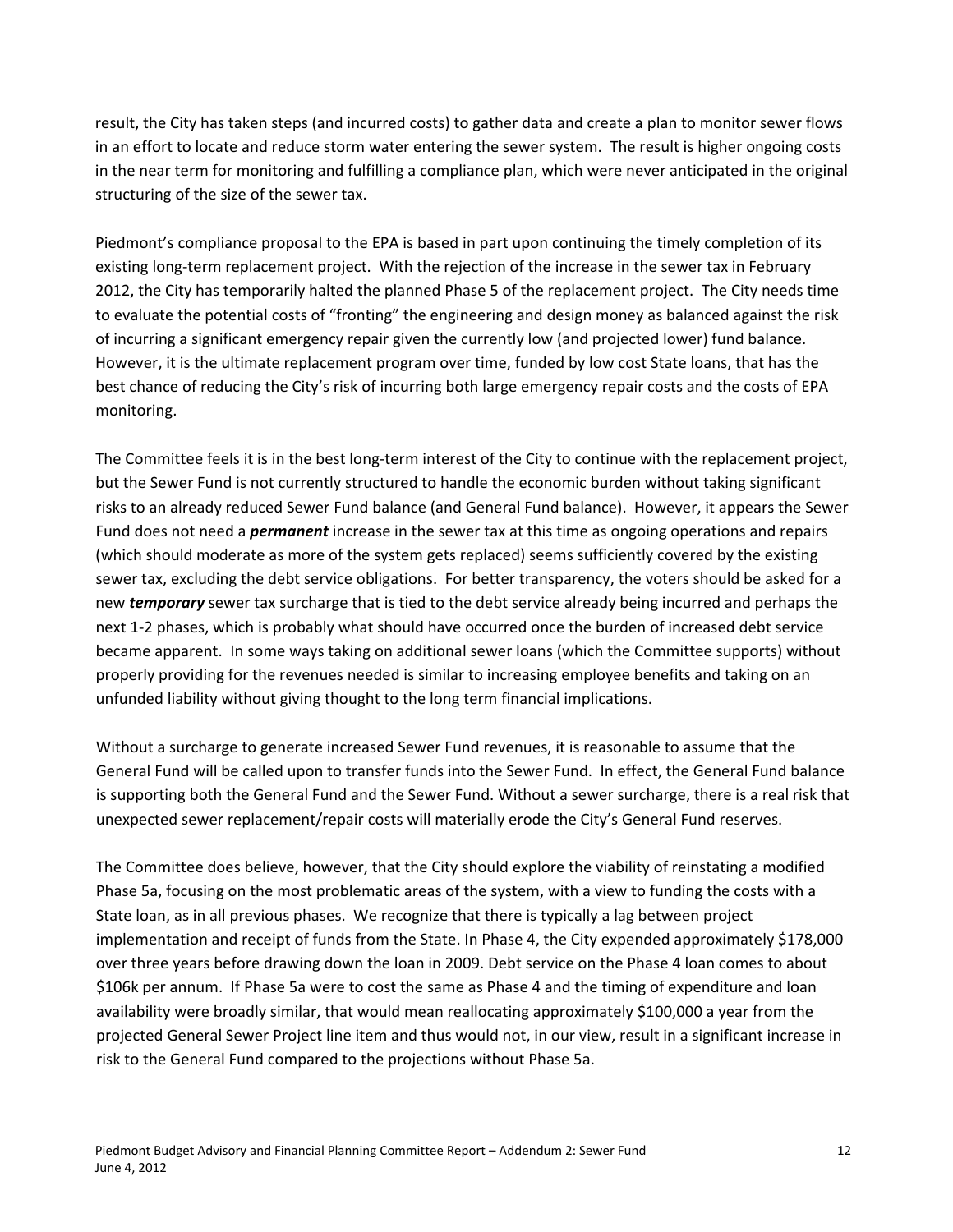#### **Addendum 2 Table 1 ‐ Historical and Projected Sewer Fund Activity**

|                                                 |           |           | Actual      |            |               |           |           | Projected |           |           |
|-------------------------------------------------|-----------|-----------|-------------|------------|---------------|-----------|-----------|-----------|-----------|-----------|
|                                                 | 2006-07   | 2007-08   | 2008-09     | 2009-10    | 2010-11       | 2011-12   | 2012-13   | 2013 14   | 2014-15   | 2015-16   |
| <b>Beginning Fund Balance</b>                   | 2,192,836 | 2,506,507 | 2,221,890   | 1,062,652  | 1,185,723     | 1,174,710 | 1,098,937 | 792,723   | 171,260   | 3,812     |
|                                                 |           |           |             |            |               |           |           |           |           |           |
| <b>Operating Revenues</b><br>Interest           | 115,186   | 111,676   |             | 9,061      | 1,929         | 4,080     | 4,162     | 4,245     | 4,330     | 4,417     |
|                                                 |           |           | 46,378      |            |               | 2,111,200 |           |           |           |           |
| Sewer Tax                                       | 1,742,853 | 1,746,076 | 1,808,081   | 2,021,332  | 2,072,726     |           | 2,153,424 | 2,196,492 | 2,240,422 | 2,285,230 |
| Total                                           | 1,858,038 | 1,857,752 | 1,854,459   | 2,030,393  | 2,074,655     | 2,115,280 | 2,157,586 | 2,200,737 | 2,244,752 | 2,289,647 |
| <b>Operating Expenses</b>                       |           |           |             |            |               |           |           |           |           |           |
| <b>General Fund</b>                             | 795,000   | 805,000   | 1,000,000   | 950,000    | 900,000       | 900,000   | 900,000   | 900,000   | 900,000   | 900,000   |
| <b>Equipment Maintenance</b>                    | 7,407     | 33,553    | 60,686      | 70,821     | 19,490        | 66,000    | 66,000    | 66,000    | 66,000    | 66,000    |
| County of Alameda Clean Water Program           |           |           |             |            |               | 18,000    | 20,000    | 20,000    | 20,000    | 20,000    |
| <b>Total</b>                                    | 802,407   | 838,553   | 1,060,686   | 1,020,821  | 919,490       | 984,000   | 986,000   | 986,000   | 986,000   | 986,000   |
| <b>New Mentoring and Related Costs for EPA</b>  |           |           |             |            |               |           |           |           |           |           |
| Professional Service (including legal)          |           |           |             |            | 99,809        | 110,000   | 175,000   | 130,000   | 120,000   | 120,000   |
| Flow Monitoring, Modeling, and Inflow ID        |           |           |             |            | 50,617        | 92,000    | 22,000    | 25,000    | 25,000    | 25,000    |
| Root Cleanings, Repairs                         |           |           |             |            | 96,471        | 64,000    | 85,000    | 85,000    | 85,000    | 85,000    |
| Miscellaneous                                   |           |           |             |            | 172,054       | 49,100    | 2,100     | 2,500     | 2,500     | 2,500     |
| <b>Total</b>                                    | 0         | 0         | $\mathbf 0$ | 0          | 418,951       | 315,100   | 284,100   | 242,500   | 232,500   | 232,500   |
|                                                 |           |           |             |            |               |           |           |           |           |           |
| <b>Transfer In From General Fund</b>            | 100,000   |           |             |            |               | 275,682   |           |           |           |           |
| <b>Ongoing Capital Expenses</b>                 |           |           |             |            |               |           |           |           |           |           |
| <b>Major Equipment Purchases</b>                |           |           | 178,491     |            |               |           |           | 400,000   |           |           |
| <b>General Sewer Projects/Emergency Repairs</b> | 349,735   | 758,569   | 1,291,491   | 472,017    | 218,259       | 720,000   | 640,000   | 640,000   | 640,000   | 640,000   |
| <b>Total</b>                                    | 349,735   | 758,569   | 1,469,982   | 472,017    | 218,259       | 720,000   | 640,000   | 1,040,000 | 640,000   | 640,000   |
| Major Sewer Replacement/Debt Service            |           |           |             |            |               |           |           |           |           |           |
| <b>Phase IV Sewer Rehabilitation</b>            | 44,590    | 97,612    | 35,395      | 590,321    | 1,358,048     |           |           |           |           |           |
| State of California Loan - Phase IV             |           |           |             | (623, 473) | (1, 276, 715) |           |           |           |           |           |
| Phase I Sewer Loan Payment                      | 96,448    | 98,763    | 101,133     | 103,561    | 106,046       | 108,591   | 111,197   | 113,866   | 116,599   | 119,397   |
| Phase I Sewer Loan Interest Expense             | 47,894    | 45,579    | 43,209      | 40,782     | 38,296        | 35,751    | 33,145    | 30,476    | 27,744    | 24,945    |
| Phase II Sewer Loan Payment                     | 90,904    | 93,177    | 95,506      | 97,894     | 100,341       | 102,850   | 105,421   | 108,057   | 110,758   | 113,527   |
| Phase II Sewer Loan Interest Expense            | 50,875    | 48,603    | 46,273      | 43,886     | 41,438        | 38,930    | 36,359    | 33,723    | 31,022    | 28,253    |
| Phase III Sewer Loan Payment                    | 101,031   | 103,557   | 106,146     | 108,799    | 111,519       | 114,307   | 117,165   | 120,094   | 123,096   | 126,174   |
| Phase III Sewer Loan Interest Expense           | 60,482    | 57,956    | 55,367      | 52,714     | 49,994        | 47,206    | 44,348    | 41,419    | 38,417    | 35,339    |
| Phase IV Sewer Loan Payment                     |           |           |             |            |               |           | 86,925    | 87,794    | 88,672    | 89,559    |
| Phase IV Sewer Loan Interest Expense            |           |           |             |            |               |           | 19,140    | 18,271    | 17,393    | 16,506    |
| <b>Total</b>                                    | 492,225   | 545,247   | 483,030     | 414,483    | 528,968       | 447,635   | 553,700   | 553,700   | 553,700   | 553,700   |
| <b>Ending Fund Balance</b>                      | 2,506,507 | 2,221,890 | 1,062,652   | 1,185,723  | 1,174,710     | 1,098,937 | 792,723   | 171,260   | 3,812     | (118,741) |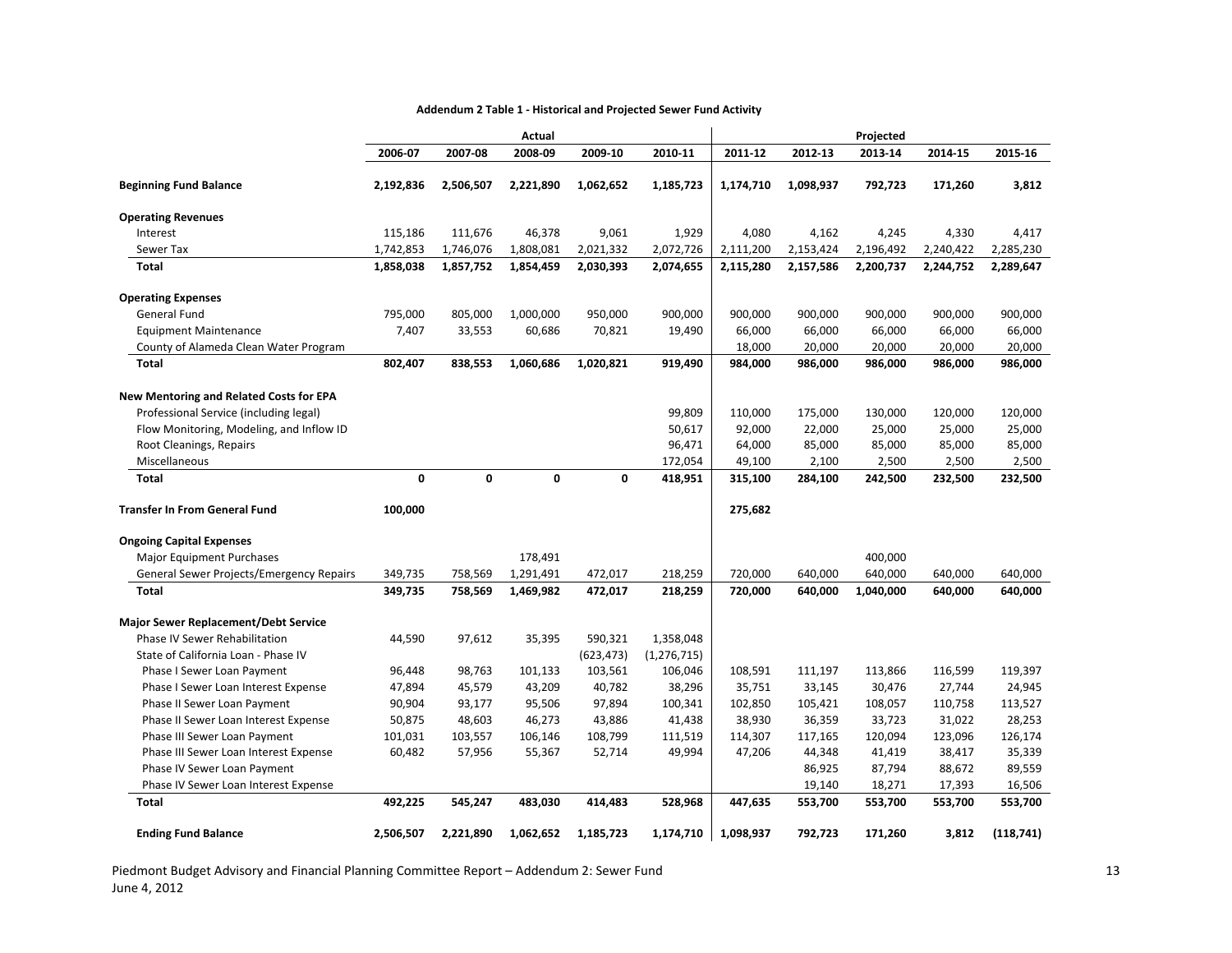### **Addendum 3 ‐ PENSION PLAN**

The following information came from research, discussions with City staff, and discussions with Bartel Associates, the actuary retained by the City, as well as CalPERS' Risk Pool Annual Valuation Report.

### **Pensions 101**

CalPERS provides defined benefit pension plans for state employees, state agencies, and municipalities, offering several types of plans. Most large cities have their own segregated plans. Piedmont had its own segregated plan, but beginning in 2003, CalPERS terminated Piedmont's plan, and Piedmont went into a "pool" with other smaller cities (under 100 employees). The City currently belongs to two CalPERS pools, one for safety employees (called 3% at 50) and one for the "miscellaneous" or non‐safety employees (called 3% at 60). The plan names describe the basic terms in that a 3% at 50 plan means an employee vested in retirement benefits (typically 5 years of service) is entitled to receive an annual retirement benefit, once they reach 50 years old, equal to their highest year's salary times 3% times the number of years worked. For safety employees, this amount is capped at 30 years of service, or 90% of their highest salary. This benefit then increases at CPI up to 2% per year. As discussed below, the fact that we are in a pool with other cities likely serves to reduce administrative costs for CalPERS and smooth annual variability, but it exposes the City to some interesting and hard to quantify demographic risks. To be able to pay for these future benefits, the City contributes an amount each year for each category of employee as a percentage of salary – the same percentage that other participants in the same pool contribute. CalPERS calculates those numbers each year and provides those to the City. The basic idea behind the plan is that money is set aside while an employee is working, and it is invested such that the growing balance is enough to pay for the retirement benefit. However, as illustrated below, the contributions percentages have increased substantially over the last several years and are expected to increase further in the future.

#### **How Does the Math Work?**

Pension plans are quite complicated and are dependent on a number of "actuarial" assumptions including length of service, life expectancy, earnings on assets in the plan, salary levels, etc. The calculations are dependent on so many assumptions and are so complicated that it would be virtually impossible for someone to replicate them exactly. After every fiscal year end (June), for each pool, CalPERS determines how much it earned on assets, examines how the employee and statewide retiree pool changed, decides on what changes to make to the plans and plan assumptions, and estimates what annual salaries will be going forward for active workers. The method used is referred to as the "Entry Age Normal Cost Method," which takes all this data and these assumptions and calculates what constant percentage of salary of current workers it would take every year until assumed retirement to provide for the retirement benefits until death. It actually takes quite a while to assemble and calculate this information, so that the fiscal year information ending 6/30/09 is used to determine the fiscal year ending 6/30/12 contribution rates. However, a city typically has to contribute at a level above the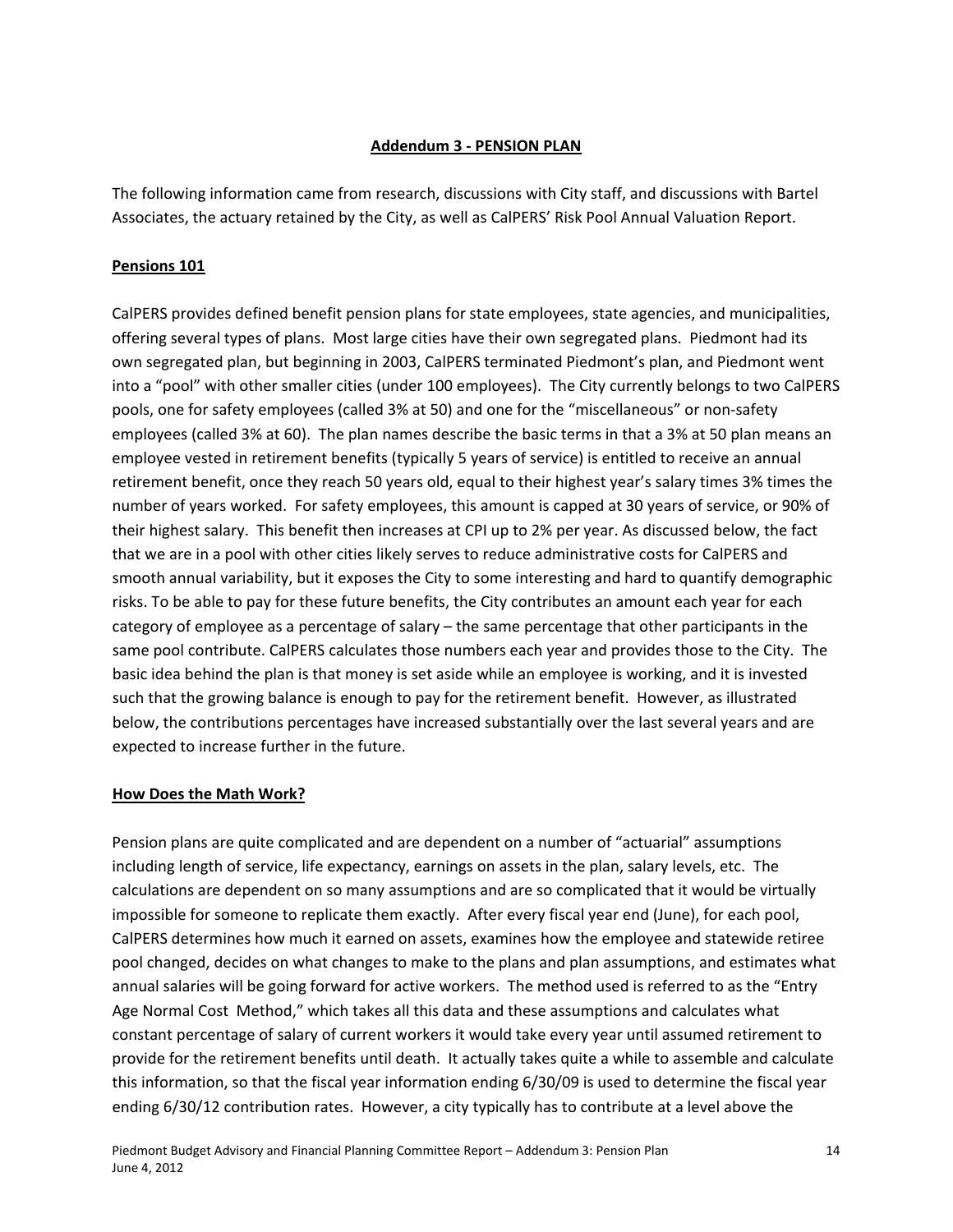Normal Cost. These additional amounts are explained below and include "Risk Pool's Amortization of Bases," Class Benefits, and Side Fund Amortization.

**Risk Pool's Amortization of Bases** ‐ In addition to Normal Costs, CalPERS also calculates the variance each year in the performance of the investment return versus what was assumed and the variances in the actuarial assumptions of salary, number of employees, retirement, etc., versus what was assumed. CalPERS determines the magnitude of the variances, and depending on the type of variance (investment return versus changes in plan features versus actuarial performance), it "amortizes" the variance over different periods of time ranging from 15‐30 years. This amortization amount is then applied to each employee in the pool on a constant percentage of salary as additional contributions required by the City. This percentage is referred to as the Risk Pool's Amortization of Bases in the actuarial report.

To calculate the amortization of bases, CalPERS determines the actuarial liability and compares it to the "actuarial" value of the investment pool assets. The actuarial liability is the present value of all projected retirement benefits for every active and retired employee discounted back to today less the present value of the projected future contributions for every active employee. In theory, this liability represents the money needed today, growing at the assumed investment rate of return, to satisfy all future needs. The actuarial value of the assets is determined by CalPERS as described below:

*"In order to dampen the effect of short term market value fluctuations on employer contribution rates, the following asset smoothing technique is used. First an Expected Value of Assets is computed by bringing forward the prior year's Actuarial Value of Assets and the contributions received and benefits paid during the year at the assumed actuarial rate of return. The Actuarial Value of Assets is then computed as the Expected Value of Assets plus one fifteenth of the difference between the actual Market Value of Assets and the Expected Value of Assets as of the valuation date."* (Taken from the CalPERS Risk Pool Annual Valuation Report, Page A‐2)

What this means is that the actuarial value of the assets is a hypothetical number and does not reflect the actual market value of the assets. If this actuarial value of the assets in the plan exactly matched the actuarial value of liabilities, the plan would be considered fully funded and there would be no need for amortization of bases as an additional contribution beyond the normal cost. If the actuarial value of assets is less than the actuarial liability (a shortfall), the difference is amortized over a rolling 30 year period, meaning each year it is re‐calculated and re‐amortized over 30 year again. If long‐term investment returns fall below the assumed return, then the shortfall will continue to be pushed forward and the plan will not achieve fully funded status.

**Class Benefits** – In addition to the base plan CalPERS offers several features that add to the Normal Cost. These features could include using the final year to calculate the retirement benefit instead of the average of the final three years (Piedmont chooses the final year option). Class benefits choices and contribution amounts are specific to each City.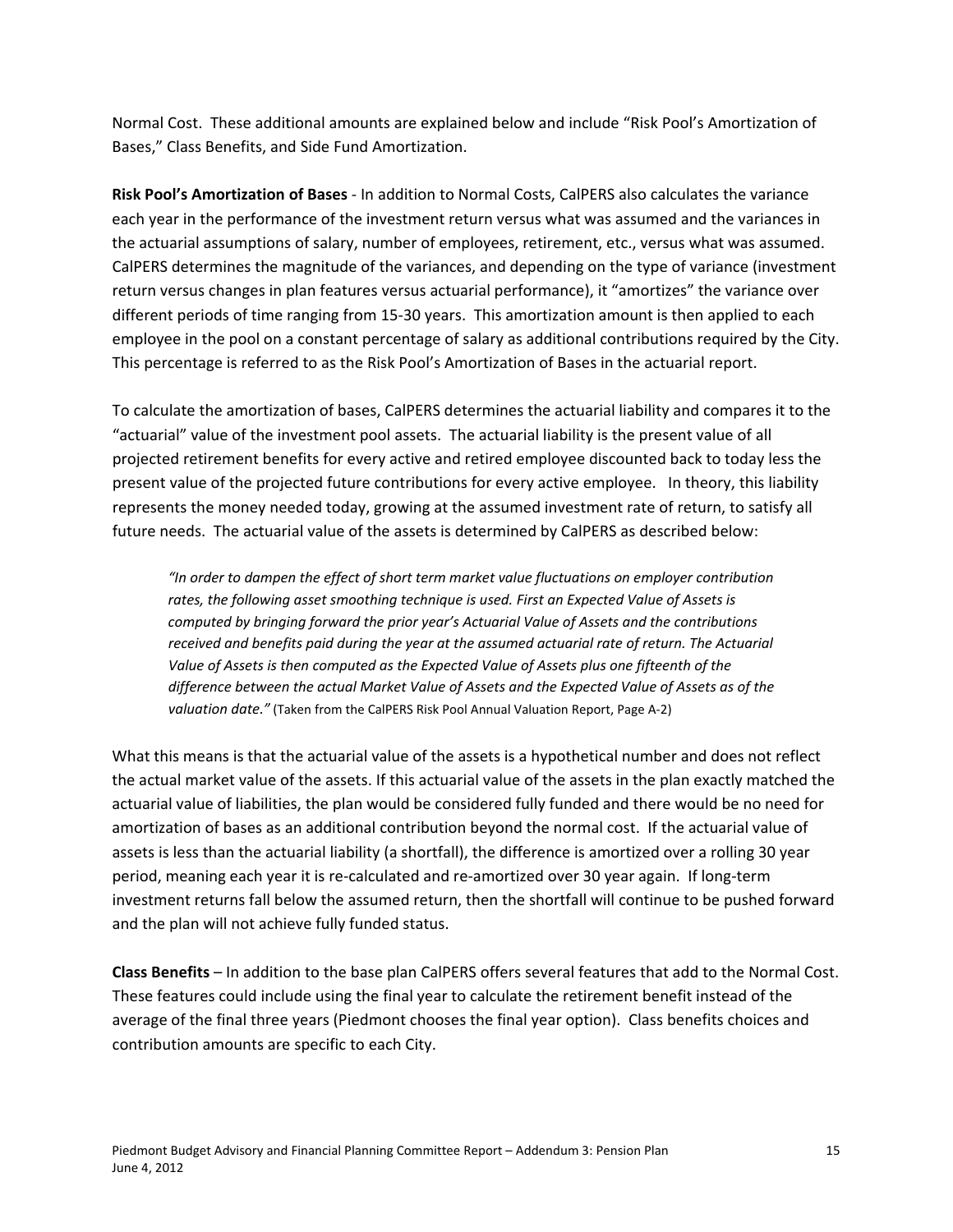**Side Fund –**In the late 1990s, CalPERS was experiencing above expected investment returns, and several cities (including Piedmont) experienced very low pension plan contributions (Piedmont actually paid nothing for several years). Many cities increased their benefit plans (from 2% at 50 to 3% at 50) without much increase in plan contributions. This period coincided with the dot.com bubble when it became more difficult for cities to compete in the economy to hire employees for safety and miscellaneous positions. Piedmont suffered through hiring difficulties and had to operate with less staff compared to historical levels. This situation led the City Council to increase the pension benefit plan to compete more effectively with other cities from the 2% at 50 for safety to 3% at 50 and from 2% at 60 for nonsafety to 3% at 60. These changes were made *retroactively,* meaning that any employees with prior service time would get credit for that time on the 3% plans as though the 3% plans had been in place since they were hired. Whether it was known at the time or not, this created an immediate unfunded liability for the City, as it now had to fund the accrued cost of increasing the benefit for the prior service period. This unfunded liability was approximately \$8.5 million.

CalPERS had a program to fund this liability called a "Side Fund". Essentially a liability was set up with CalPERS whereby the City had to amortize the unfunded liability over a 20‐year period at CalPERS assumed investment return rate which was 7.75%. Although other cities do have side funds, each side fund is unique to each city. Piedmont's side fund represents over \$90k per active employee.

### **A Simple Example**

As stated, the math involved for calculating the annual contribution is quite complicated since it deals with large numbers of people and large numbers of actuarial assumptions. This complication makes understanding the impacts of various potential outcomes quite difficult – especially since the calculations involve large pools of participants outside of the City. However, the Committee created a simple model that calculates the Normal Cost for only one employee and allows for such variables as salary growth, years of service, years of retirement, and investment return. The objective is to try and understand just how sensitive the Normal Cost is to changes in these assumptions. Note that this model is greatly over‐simplified.

The table below shows the resulting Normal Costs for 20% changes in a base case set of assumptions.

|                              | <b>Base Case</b>  |                   | <b>Better Case</b> | <b>Worse Case</b> |                    |  |
|------------------------------|-------------------|-------------------|--------------------|-------------------|--------------------|--|
| Parameter                    | <b>Assumption</b> | <b>Assumption</b> | <b>Normal Cost</b> | <b>Assumption</b> | <b>Normal Cost</b> |  |
|                              |                   |                   |                    |                   |                    |  |
| <b>Length of Service</b>     | 25 years          | 30 years          | 17.3%              | 20 Years          | 22.1%              |  |
| <b>Length of Retirement</b>  | 20 Years          | 16 Years          | 17.2%              | 24 Years          | 21.5%              |  |
| <b>Annual Salary Growth</b>  | 3.0%              | 2.4%              | 18.0%              | 3.6%              | 21.2%              |  |
| <b>Investment Return</b>     | 7.5%              | 9.0%              | 14.1%              | 6.0%              | 27.1%              |  |
| <b>Base Case Normal Cost</b> | 19.5%             |                   |                    |                   |                    |  |

#### **Potential Impact on Normal Costs of Various Assumptions**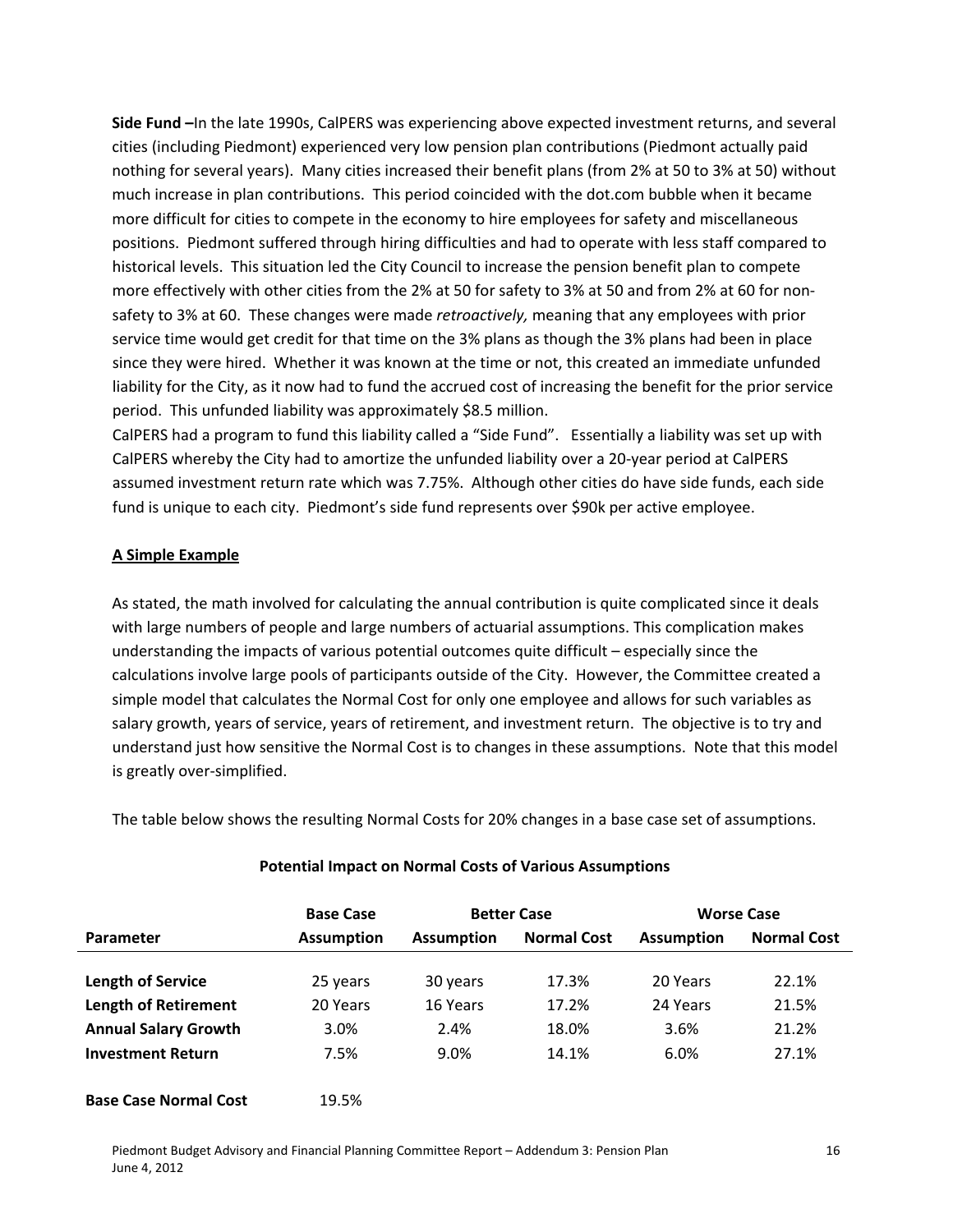The table shows a base case Normal Cost for our hypothetical employee of 19.5% assuming 25 years of service, 20 years of retirement, 3% annual salary growth, and 7.5% investment return. The table also shows the new Normal Cost for 20% stand‐alone changes in the base case assumptions. Based on the model, a change in service or retirement of 20% (which is a significant change) increases or decreases Normal Cost by 2‐3%. A 20% change in the long‐term growth in annual salary changes Normal Cost by less than 2%. However, a comparable percentage change in investment return – which does not seem like a significant change ‐ increases the Normal Cost contribution by almost 8% which is very significant.

The takeaway from the modeling exercise is that the Normal Costs are sensitive to several variables, but most (other than salary increase) are outside the control of the City, and the contribution rate seems especially sensitive to investment returns. The other takeaway is that the myriad of assumptions that operate over a long period of time make for potentially significant divergences between what is expected and what actually occurs. It would probably not be surprising that over the last 10+ years, those divergences have worked to the City's disadvantage, as assumptions have been rosier than reality.

#### **Investment Returns**

Given the sensitivity of investment returns to retirement contributions, it is important to look at what has occurred with CalPERS. The table below shows the historical investment performance of CalPERS on a gross basis. As the table shows, investment returns since 1991 have averaged on a compound basis over 7.5%. Up until recently, CalPERS had assumed 7.75%, which is relatively close.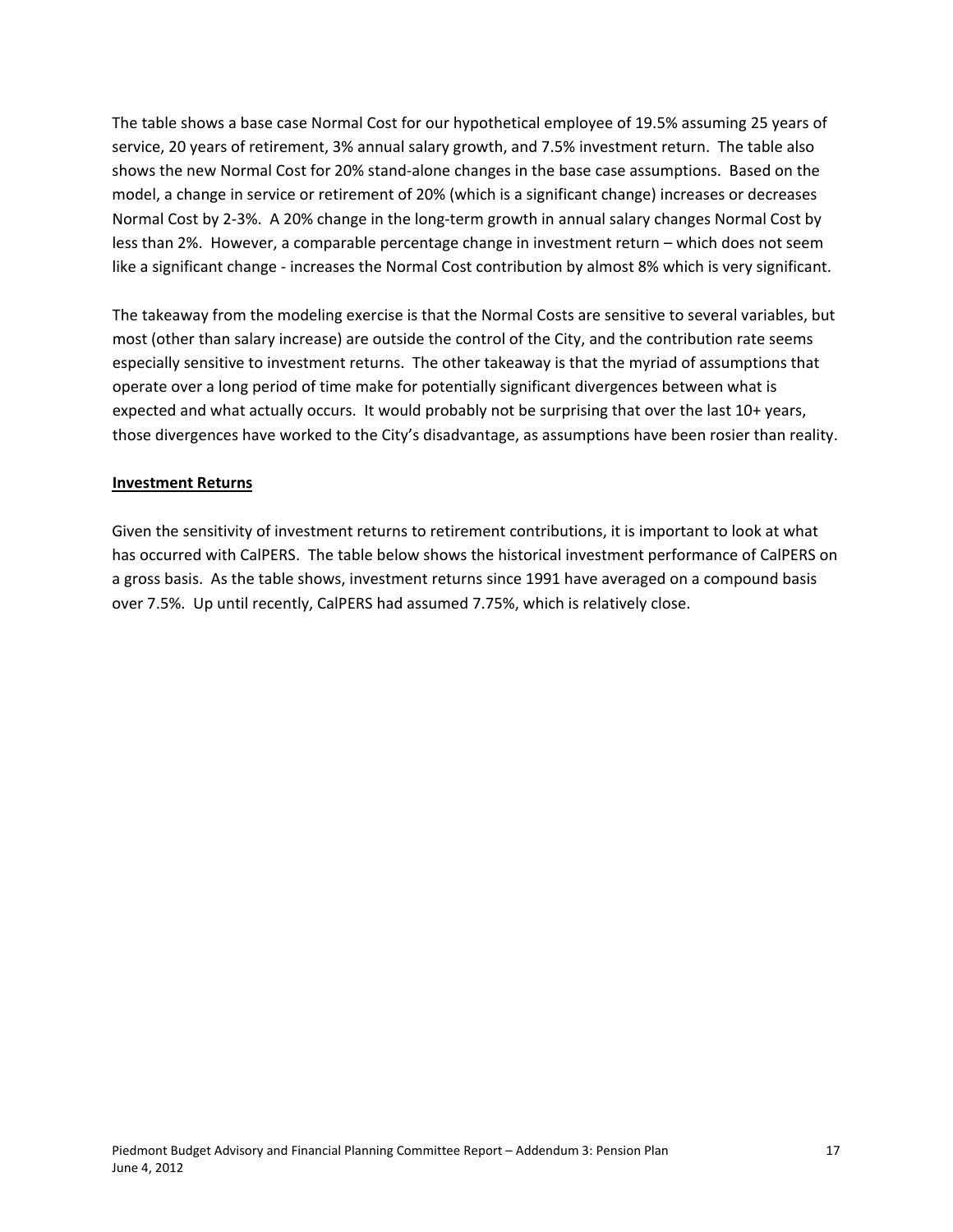### **CalPERS Stated Returns**

| Year |          | Actual Annual Return Running CAGR Since 1991 Running CAGR Since 2000 |          |
|------|----------|----------------------------------------------------------------------|----------|
| 1991 | 6.5%     | 6.50%                                                                |          |
| 1992 | 12.5%    | 9.46%                                                                |          |
| 1993 | 14.5%    | 11.11%                                                               |          |
| 1994 | 2.0%     | 8.76%                                                                |          |
| 1995 | 16.3%    | 10.23%                                                               |          |
| 1996 | 15.3%    | 11.06%                                                               |          |
| 1997 | 20.1%    | 12.31%                                                               |          |
| 1998 | 19.5%    | 13.18%                                                               |          |
| 1999 | 12.5%    | 13.11%                                                               |          |
| 2000 | 10.5%    | 12.84%                                                               |          |
| 2001 | $-7.2%$  | 10.85%                                                               | $-7.20%$ |
| 2002 | $-6.1%$  | 9.33%                                                                | $-6.65%$ |
| 2003 | 3.7%     | 8.89%                                                                | $-3.32%$ |
| 2004 | 16.6%    | 9.42%                                                                | 1.31%    |
| 2005 | 12.3%    | 9.61%                                                                | 3.42%    |
| 2006 | 11.8%    | 9.75%                                                                | 4.77%    |
| 2007 | 19.1%    | 10.28%                                                               | 6.71%    |
| 2008 | $-5.1%$  | 9.36%                                                                | 5.16%    |
| 2009 | $-24.0%$ | 7.29%                                                                | 1.43%    |
| 2010 | 13.3%    | 7.58%                                                                | 2.56%    |

CAGR stands for compound annual growth rate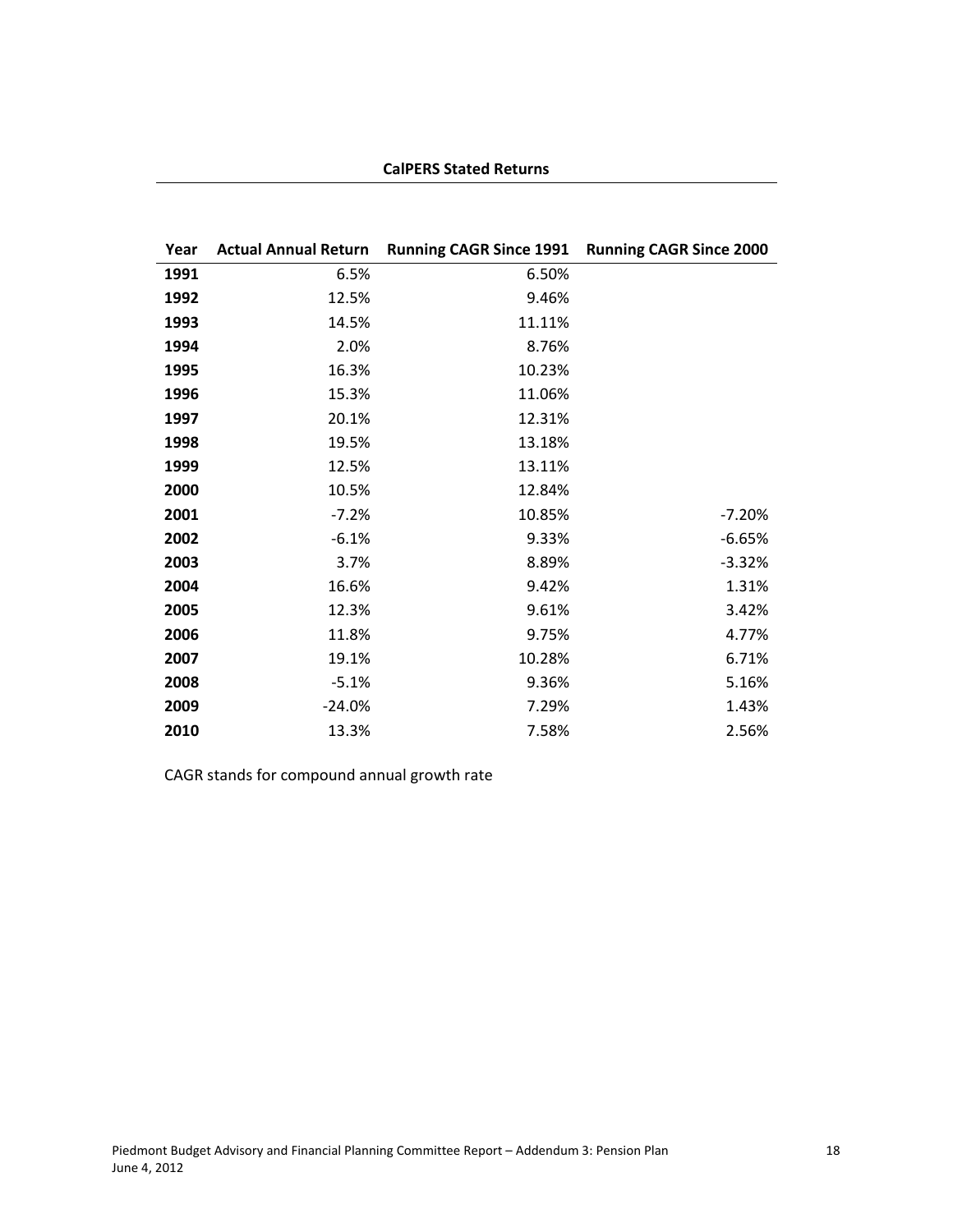However, due to the outstanding performance in the 1990s where contributions in some cases dropped to zero because of the negative amortization of bases, many new participants joined the CalPERS pools, especially those that offered more generous 3% at 50 benefits (as Piedmont did). Unfortunately, since 2000, CalPERS investment returns have significantly underperformed their 7.75% assumption, returning a compound return of 2.56%, which would lead to large unfunded liabilities and growing amortization of bases payments.

Further, although no one can successfully predict investment returns, it is important to note that the 10‐ year treasury had a yield of 8% in 1991 and is generally a good proxy for investment returns in bonds over ensuing 10‐year periods. The stock market had extra‐ordinary returns in the 1990s, which further boosted returns. Today's 10‐year treasury yield is under 2%, and it is hard to see how it could possibly provide a return in excess of that over the next ten years.

### **How Do The Piedmont Retirement Pools Look Today?**

In a word – sickly. The small city pools that Piedmont joined in 2003 have performed poorly in the years that followed. The table below shows recent data concerning the two Piedmont plans as well as the two plans currently contemplated for new Piedmont employees.

|                                                    | <b>Safety</b> |           | <b>Misc</b> |           |  |
|----------------------------------------------------|---------------|-----------|-------------|-----------|--|
|                                                    | 3% @ 50       | 2% @ 50   | 3% @ 60     | 2% @ 60   |  |
|                                                    | Plan          | Plan      | Plan        | Plan      |  |
| <b>Active Members</b>                              | 10,417        | 949       | 2,401       | 3,473     |  |
| <b>Retired Members</b>                             | 13,276        | 1,033     | 1,935       | 1,614     |  |
| Retired/Active Ratio                               | 127.4%        | 108.9%    | 80.6%       | 46.5%     |  |
| Market Value of Assets (000)                       | \$6,650,161   | \$312,647 | \$597,968   | \$467,903 |  |
| Accrued Liabilities (000)                          | \$10,165,475  | \$469,526 | \$945,221   | \$624,423 |  |
| Unfunded Liability (000)                           | \$3,515,314   | \$156,879 | \$347,253   | \$156,520 |  |
| <b>Funded Percentage</b>                           | 65.4%         | 66.6%     | 63.3%       | 74.9%     |  |
| P.V. of Benefits for Retired Members Only (000)    | \$5,857,517   | \$250,704 | \$387,279   | \$209,530 |  |
| Market Value of Assets Less Retiree Benefits (000) | \$792,644     | \$61,943  | \$210,689   | \$258,373 |  |
| Active Member Annual Payroll (000)                 | \$955,981     | \$61,878  | \$159,157   | \$186,778 |  |
| Rate Volatility Index                              | 7.0           | 5.1       | 3.8         | 2.5       |  |
| Unfunded Liability/Payroll                         | 367.7%        | 253.5%    | 218.2%      | 83.8%     |  |
| Unfunded Liability/Active Member (actual \$)       | \$337,459     | \$165,310 | \$144,628   | \$45,068  |  |

### **Most Recent Available CalPERS Plan Data (as of 6/30/10)**

Note: Data as of 6/30/10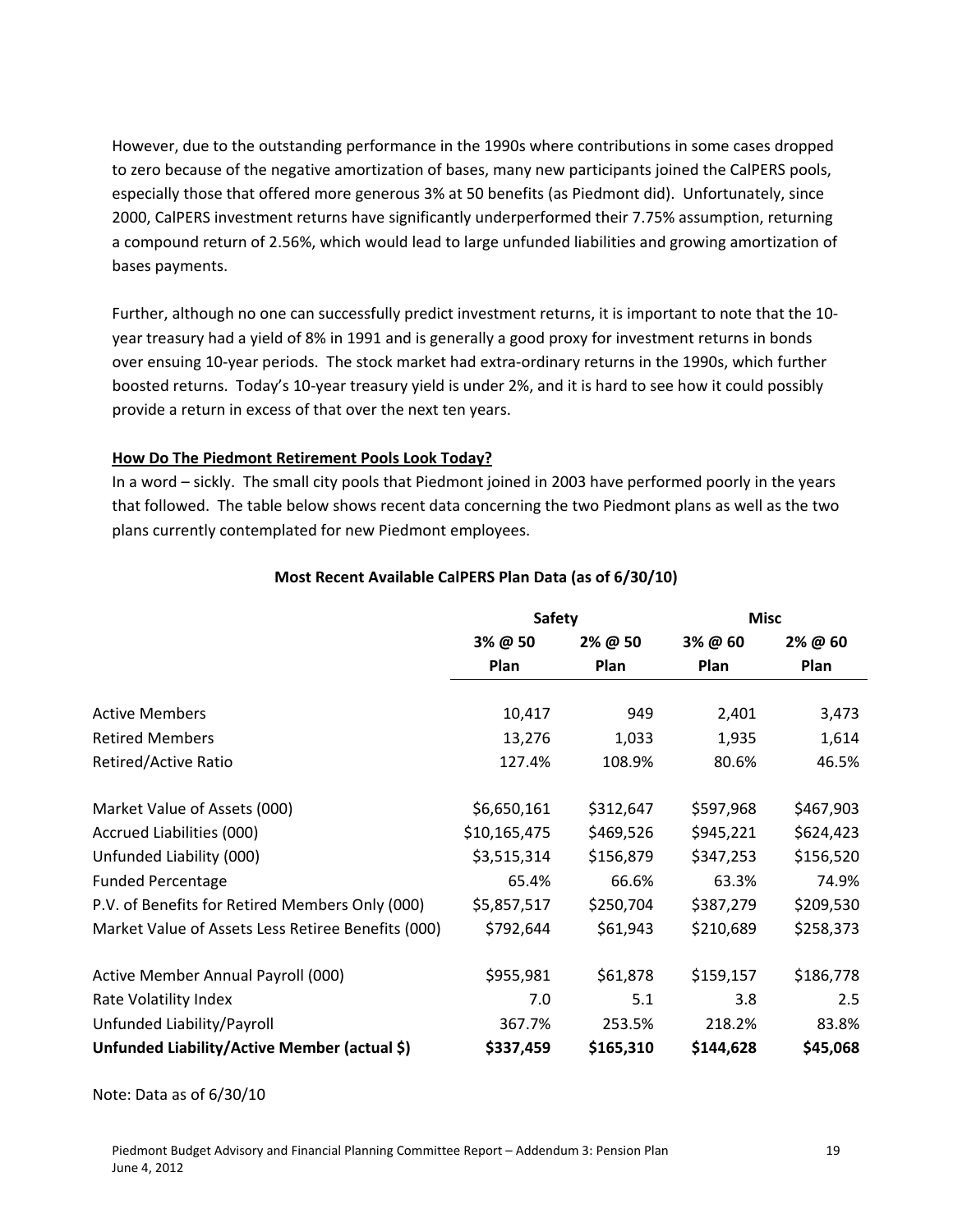The table above shows the number of active members (currently working) and retired members as of June 30, 2010 (latest data available). Piedmont accounts for 0.4% of "3% at 50" members and 2% of "3% at 60" members. The City's current safety plan has retired members outnumbering active members by 1.27:1. Actuarially, that wouldn't be bad as long as the pension fund was fully funded – by definition there would be enough funds on hand to cover retiree benefits. However, the next rows show the market value of assets, accrued liabilities and the unfunded liability. The unfunded liability for safety is \$3.5 billion, and funding represents only 65% of liabilities (assuming CalPERS earns 7.75% on those assets). Going further, of the \$10.1 billion of accrued liabilities, \$5.8 billion of them are due to members already retired – 57.6%. If you apply the market value of assets just to the retirees (seems logical since they can't contribute any more) that would leave just \$0.8 billion of assets for the remaining \$4.3 billion of active member accrued liabilities – a funding ratio of just 19%. CalPERS uses a Rate Volatility measure that divides the market value of assets by the current payroll. This measure is an indicator of how volatile the contribution rate can be – the higher the number, the more the contribution rate can be affected by differences in asset values. Piedmont has seen the impact of the higher volatility in the contribution rates for its employees and it is likely the volatility will continue.

Active members have a current payroll (on which contributions are calculated) of \$955 million, so the total unfunded liability represents 367% of payroll. Even more alarming, the unfunded liability per active employee is \$337k for 3% at 50 safety members. Although the numbers for miscellaneous employees are not as dire as safety, the unfunded liability per miscellaneous member is still over \$144k. Given the number of safety and miscellaneous employees, Piedmont's share of the unfunded liability is over \$21.5 million, and that excludes the \$8.5 million side fund unfunded liability and the \$9.5 million of unfunded retiree healthcare liability, bring the total unfunded liability to almost \$40 million!

It is also interesting to note that although the 3% at 50 safety plan is in dire shape, the 2<sup>nd</sup> tier plan of 2% at 50 still faces funding shortfalls and poses significant risks of increasing contributions.

An even more stark demonstration of the funding risks is shown in the table below.

# **Recent Plan Growth Rates**

### (compound annual growth rates 6/30/06‐6/30/10)

|                                            | <b>Safety</b><br>3% @ 50 Plan | Misc<br>3% @ 60 Plan |  |  |
|--------------------------------------------|-------------------------------|----------------------|--|--|
| Annual Growth in Accrued Liabilities       | 8.7%                          | 11.1%                |  |  |
| Annual Growth in Market Value of Assets    | 0.7%                          | 3.1%                 |  |  |
| Annual Growth in Actuarial Value of Assets | 8.5%                          | 10.8%                |  |  |
| Annual Growth in Covered Payroll '06 - '09 | 8.9%                          | 8.7%                 |  |  |
| Annual Growth in Covered Payroll '09 - '10 | $-1.8%$                       | $-1.7%$              |  |  |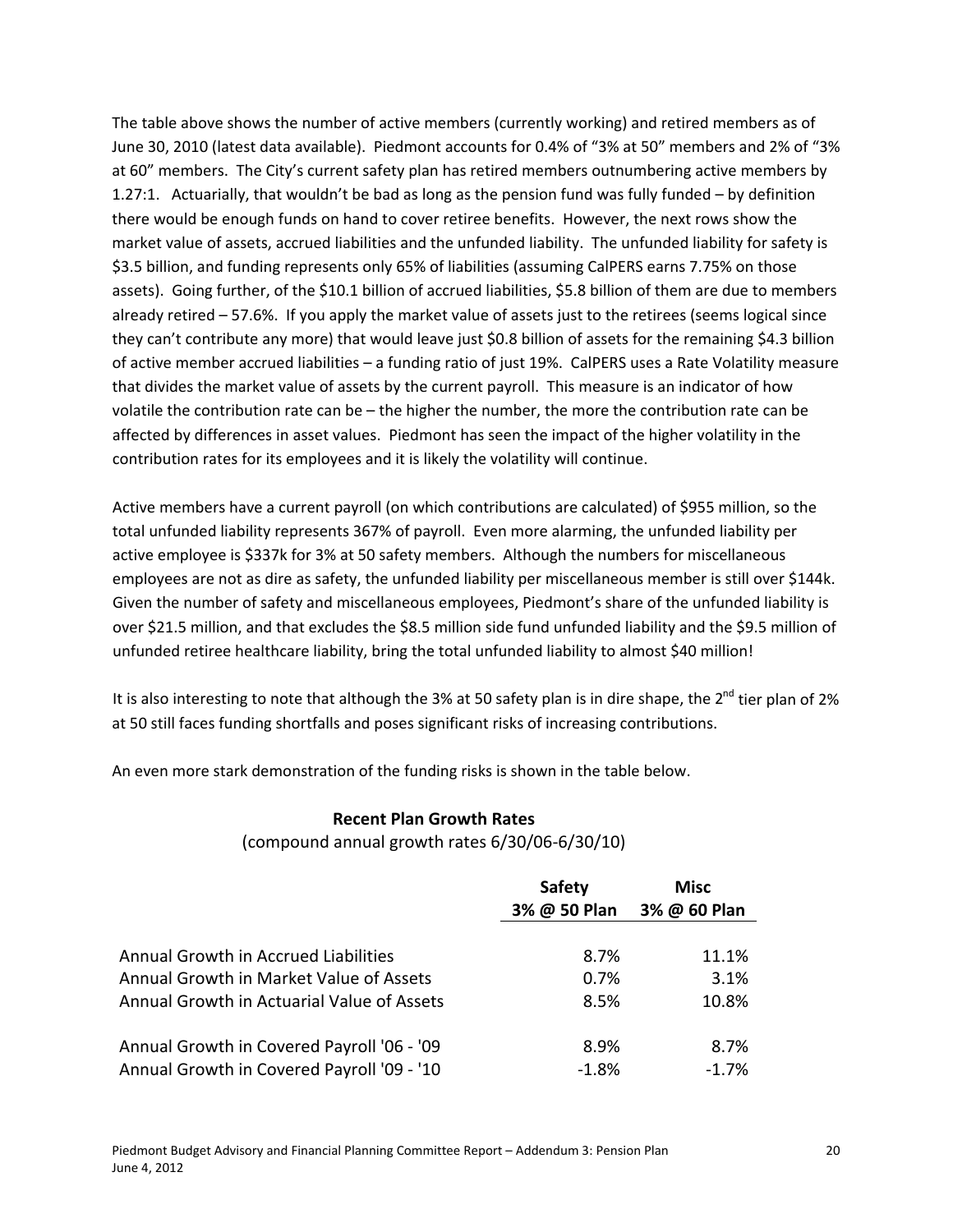The table shows, for each of the City's retirement plans, the recent annual growth in liabilities and "actuarial" asset values compared to actual asset values. As shown, the trajectory of actual liabilities is substantially above even the "expected" investment returns – and market returns have barely kept the assets growing. Even more striking, the growth in payroll of active members (Covered Payroll), which has been increasing substantially in the past, has actually declined in the most recent years, which again portends dire consequences for future funding requirements.

### **Piedmont Contributions Trends**

The tables below show the City's CalPERS contribution history as a percent of salary.

|                                    | <b>FY 08</b> | <b>FY 09</b> | <b>FY 10</b> | <b>FY 11</b> | <b>FY 12</b> | <b>FY 13</b> |
|------------------------------------|--------------|--------------|--------------|--------------|--------------|--------------|
| <b>Normal Cost</b>                 | 13.0%        | 15.5%        | 15.6%        | 15.7%        | 17.2%        | 17.3%        |
| <b>Amortization of Bases</b>       | 0.8%         | 1.7%         | 1.7%         | 2.5%         | 5.9%         | 6.4%         |
| <b>Class 1 Benefits</b>            | 2.6%         | 2.7%         | 2.7%         | 2.7%         | 2.7%         | 2.7%         |
| <b>Other</b>                       | 1.2%         | 0.8%         | 0.4%         | 0.0%         | 0.0%         | 0.0%         |
| <b>Amortization of Side Fund</b>   | 14.7%        | 18.0%        | 17.8%        | 18.1%        | 16.4%        | 17.6%        |
| <b>Total Employer Contribution</b> | 32.4%        | 38.7%        | 38.3%        | 39.0%        | 42.2%        | 44.0%        |

#### **PERS Employer Contribution History ‐ 3% at 50**

| <b>PERS Employer Contribution History - 3% at 60</b> |  |
|------------------------------------------------------|--|
|------------------------------------------------------|--|

|                                    | <b>FY 08</b> | <b>FY 09</b> | <b>FY 10</b> | <b>FY 11</b> | <b>FY 12</b> | <b>FY 13</b> |
|------------------------------------|--------------|--------------|--------------|--------------|--------------|--------------|
| <b>Normal Cost</b>                 | 10.4%        | 10.3%        | 10.5%        | 10.5%        | 10.3%        | 10.3%        |
| <b>Amortization of Bases</b>       | 0.8%         | 1.1%         | 1.2%         | 1.6%         | 3.9%         | 4.3%         |
| <b>Class 1 Benefits</b>            | 0.7%         | 0.7%         | 0.7%         | 0.7%         | 0.7%         | 0.7%         |
| <b>Other</b>                       | 0.2%         | 0.2%         | 0.1%         | 0.0%         | 0.0%         | $0.0\%$      |
| <b>Amortization of Side Fund</b>   | 8.1%         | 8.3%         | 8.0%         | 7.6%         | 7.2%         | 7.4%         |
| <b>Total Employer Contribution</b> | 20.2%        | 20.5%        | 20.5%        | 20.3%        | 22.1%        | 22.7%        |

The tables both show increasing contribution rates, but the increases for safety employees are more dramatic, due in part to the demographics of the 3% at 50 plan as well as other factors. Note that in the 3% at 50 plan above the FY08 numbers reflect a 3% at 55 formula that was in place at the time.

The actuary engaged by the City provided projections for contribution rates for the next five years under three investment return scenarios (no other changes were made in the assumptions). The table below shows the results. Note that the new expected return for CalPERS is 7.5% (base case), the "Poor" returns start at 0.2% initially and grow to 3.4% over the term, and the "Good" investment returns start at 15.1% initially and decline to 11.6%.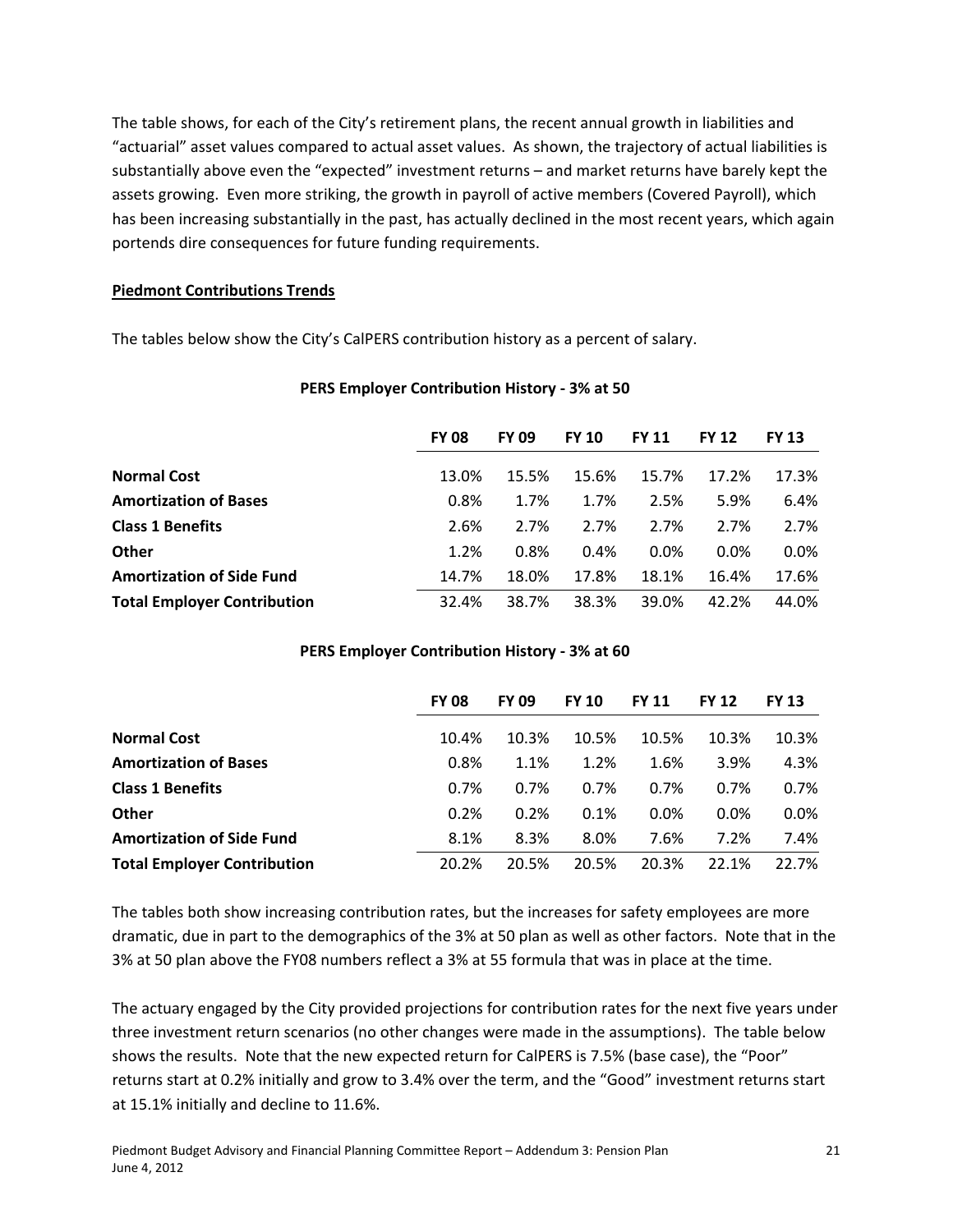#### **PERS Employer Contribution Projection ‐ 3% at 50**

|                                    | FY 14 | FY 15 FY 16 FY 17       |                   | <b>FY 18</b> |
|------------------------------------|-------|-------------------------|-------------------|--------------|
|                                    |       |                         |                   |              |
| <b>Poor Investment Returns</b>     |       | 46.6% 47.5% 51.3% 54.0% |                   | 56.1%        |
| <b>Expected Investment Returns</b> | 46.6% |                         | 46.8% 47.0% 47.2% | 47.3%        |
| <b>Good Expected Return</b>        |       | 46.6% 46.7% 46.6% 46.3% |                   | 45.8%        |

#### **PERS Employer Contribution Projection ‐ 3% at 60**

|                                    | FY 14 |                         | FY 15 FY 16 FY 17 | <b>FY 18</b> |
|------------------------------------|-------|-------------------------|-------------------|--------------|
|                                    |       |                         |                   |              |
| <b>Poor Investment Returns</b>     |       | 23.7% 23.6% 24.9% 25.9% |                   | 26.5%        |
| <b>Expected Investment Returns</b> |       | 23.7% 23.6% 23.5% 23.3% |                   | 23.1%        |
| <b>Good Expected Return</b>        |       | 23.7% 23.5% 23.3% 22.8% |                   | 22.4%        |

Interestingly, the "Poor" returns are not that dissimilar on a compound basis from the experience since 2000 and the "Good" returns are similar to the returns experienced in the 1990's leading up to the dot.com bubble. In any event, the safety contributions do not return to the 44% level of FY13 under any investment return scenario, further demonstrating the uncontrollable impact the safety pool demographics have on the retirement contribution. Also note that the projections do not assume any changes in other plan variables, but rather assume payrolls continue to grow to help cover all these costs.

#### **Demographic Concerns and the Future**

Unfortunately, as shown, Piedmont has even less control over pension costs given it is part of larger risk pool and is subject to the experience and demographics of other participants. The table below shows the demographic comparisons of Piedmont compared to the CalPERS risk pools. As shown, Piedmont safety employees are generally older than the average with more years of service, while miscellaneous employees are comparably aged with slightly more experience.

| <b>Demographic Comparison</b> |                |              |                |          |  |  |  |  |  |
|-------------------------------|----------------|--------------|----------------|----------|--|--|--|--|--|
|                               |                | 3% @ 50 Plan | 3% @ 60 Plan   |          |  |  |  |  |  |
|                               | <b>CalPERS</b> | Piedmont     | <b>CalPERS</b> | Piedmont |  |  |  |  |  |
|                               |                |              |                |          |  |  |  |  |  |
| <b>Active Members</b>         | 10,786         | 43           | 2,450          | 49       |  |  |  |  |  |
| Average Age                   | 39.4           | 45.0         | 45.5           | 45.8     |  |  |  |  |  |
| <b>Average Service</b>        | 10.1           | 14.1         | 9.1            | 11.9     |  |  |  |  |  |
| Average Pay                   | \$90,285       | \$112,100    | \$66,111       | \$70,300 |  |  |  |  |  |
| % Over 50                     | 13.4%          | 20.9%        | 38.5%          | 39.6%    |  |  |  |  |  |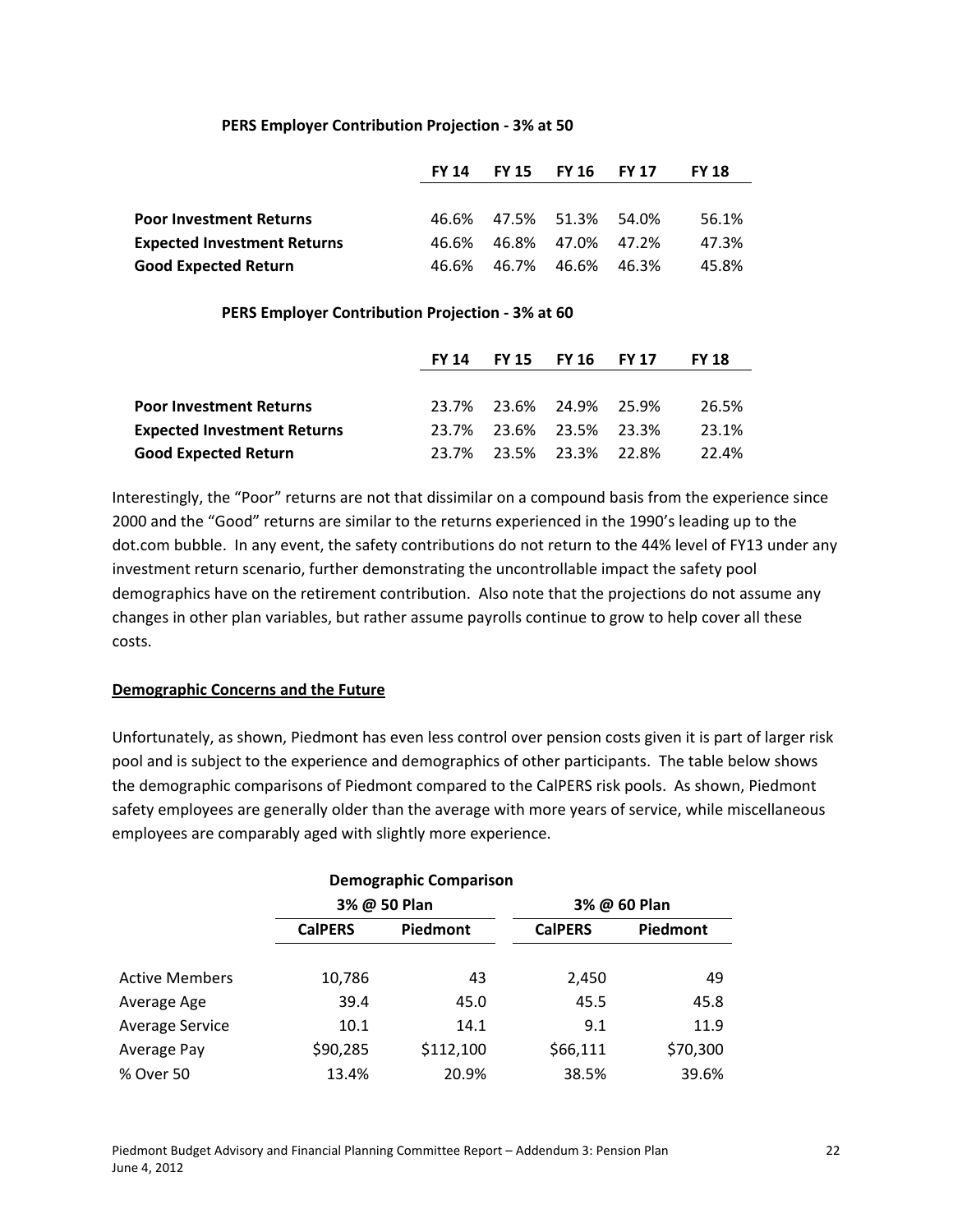The next table shows a breakdown of the age distribution comparing Piedmont to the risk pools. As hown, Piedmont age distribution is comparable in the 3% at 60 pool, but with almost ¾ of employees s over 40, Piedmont has a substantially older safety membership.

#### **Age Distribution**

| 3% @ 50 Pool % of Employees |                |          | 3% @ 60 Pool % of Employees |                |          |
|-----------------------------|----------------|----------|-----------------------------|----------------|----------|
| Over Age                    | <b>CalPERS</b> | Piedmont | Over Age                    | <b>CalPERS</b> | Piedmont |
| 30                          | 83.6%          | 100.0%   | 30                          | 91.7%          | 91.8%    |
| 40                          | 47.0%          | 74.4%    | 40                          | 70.0%          | 67.3%    |
| 50                          | 13.8%          | 20.9%    | 50                          | 39.3%          | 38.8%    |
| 60                          | 1.2%           | 2.3%     | 60                          | 7.9%           | 10.2%    |

Piedmont's older workforce presents turnover risks to the City, and if we had our own pension plan as underfunded as the CalPERS pool, we would face significant challenges funding the retirement. However, being part of the pool could have benefits in that if more Piedmont employees retire in advance of other cities, our share of the active membership goes down and more of the unfunded liability is spread to other cities. It is worth spending time to further understand this phenomenon as it may lead to some interesting and counterintuitive strategies and decisions.

#### **Where Does That Leave Piedmont?**

Piedmont is budgeting \$3.1 million in CalPERS retirement contributions this year – over 15% of budgeted expenditures. Despite the significance of the number, Piedmont has no near term control over the rates it is charged, and hence its retirement expense, other than to reduce staff. Presumably many other cities are in a similar position. However, due to the shared risk pool, if everyone were to reduce staff, there would be fewer employees over which to spread costs. Given that much of the cost or providing retirement under these pools is "fixed" in some way (either the side fund or the unfunded liabilities), reducing staff will further increase the contribution percentage, as the "fixed" costs will be allocated over fewer employees. The irony is that in the name of controlling costs, services in many cities will actually be cut, resulting in increases in the costs of what services remain and putting the City on a downward spiral. The only certain way to control these costs in the future and to move Piedmont forward on a sustainable basis is to get out of the defined benefit CalPERS retirement system and consider implementing a defined contribution retirement plan.